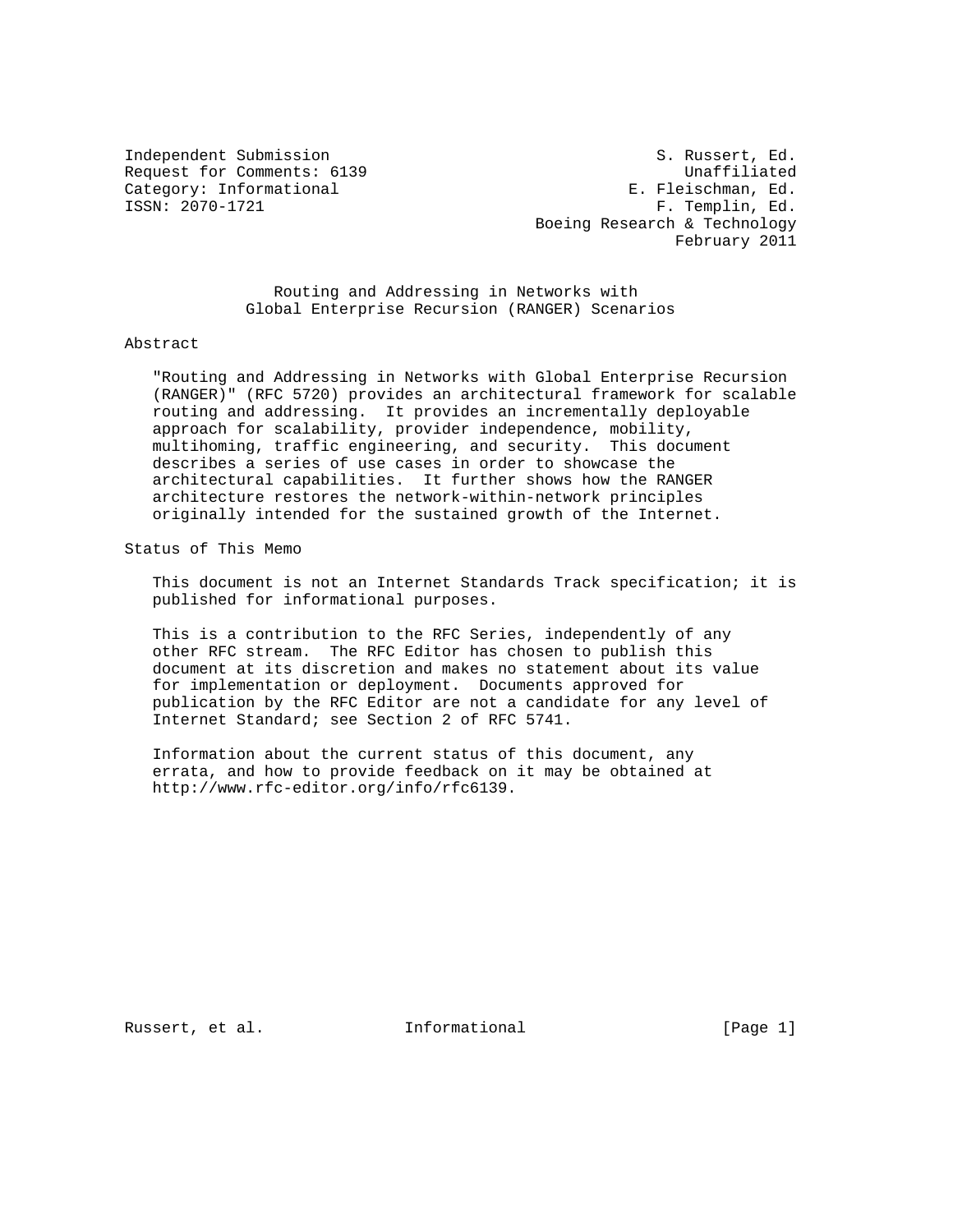Copyright Notice

 Copyright (c) 2011 IETF Trust and the persons identified as the document authors. All rights reserved.

 This document is subject to BCP 78 and the IETF Trust's Legal Provisions Relating to IETF Documents (http://trustee.ietf.org/license-info) in effect on the date of publication of this document. Please review these documents carefully, as they describe your rights and restrictions with respect to this document.

# Table of Contents

| 3.          |                                                                   |
|-------------|-------------------------------------------------------------------|
|             |                                                                   |
|             |                                                                   |
|             | 4.1.1. Scaling the Global Inter-Domain Routing Core 11            |
|             | 4.1.2. Supporting Large Corporate Enterprise Networks $\dots$ .13 |
|             |                                                                   |
|             |                                                                   |
|             |                                                                   |
|             | 4.4. IPv4/IPv6 Transition and Coexistence 18                      |
|             |                                                                   |
|             | 4.5.1. Global Mobility Management 21                              |
|             | 4.5.2. First-Responder Mobile Ad Hoc Networks (MANETs) 23         |
|             | 4.5.3. Tactical Military MANETs 24                                |
|             |                                                                   |
|             |                                                                   |
|             | 4.6.2. Cellular Operator Networks 28                              |
|             | 4.6.3. Aeronautical Telecommunications Network (ATN) 28           |
|             |                                                                   |
|             | 5. Mapping and Encapsulation Concerns 32                          |
| б.          | Problem Statement and Call for Solutions 32                       |
| $7_{\circ}$ |                                                                   |
| 8.          |                                                                   |
|             |                                                                   |
|             |                                                                   |
|             |                                                                   |
|             |                                                                   |
|             |                                                                   |

Russert, et al. 1nformational [Page 2]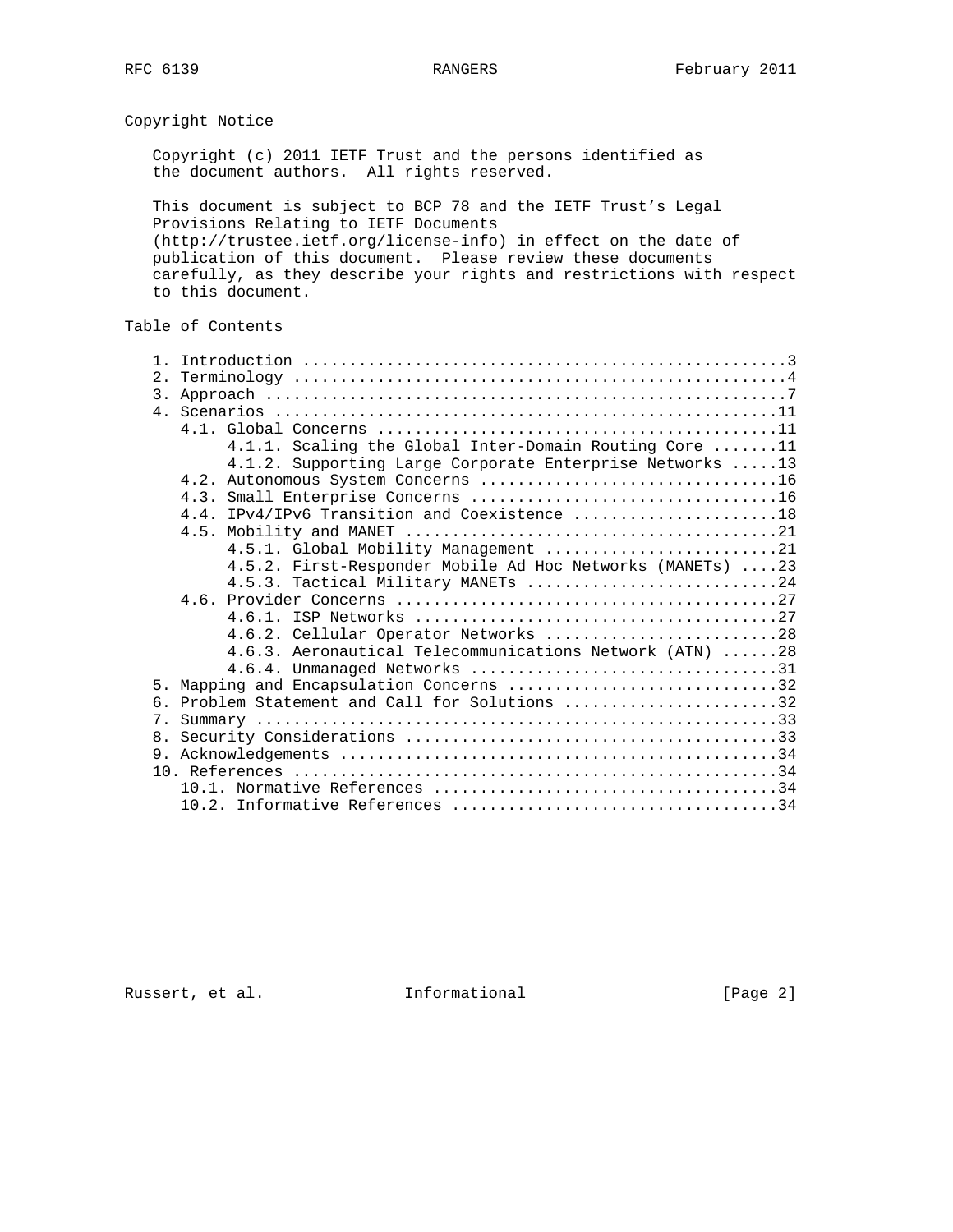# 1. Introduction

 The Internet is continually required to support more users, more internetwork connections, and increasing complexity due to diverse policy requirements. This growth and change strains the infrastructure and demands new solutions. Some of the complementary approaches to transform Internet technology are being pursued concurrently within the IETF: translation (including Network Address Translation (NAT)), tunneling (map and encapsulate), and native IPv6 [RFC2460] deployment. Routing and Addressing in Networks with Global Enterprise Recursion (RANGER) [RFC5720] describes the architectural elements of a "map and encapsulate" approach that also facilitates the other two approaches. This document discusses RANGER operational scenarios.

 RANGER provides an architectural framework for scalable routing and addressing. It provides for scalability, provider independence, mobility, multihoming, and security for the next-generation Internet. The RANGER architectural principles are not new. They can be traced to the deliberations of the ROAD group [RFC1380], and also to still earlier works including NIMROD [RFC1753] and the Catenet model for internetworking [CATENET] [IEN48] [RFC2775]. [RFC1955] captures the high-level architectural aspects of the ROAD group deliberations in a "New Scheme for Internet Routing and Addressing (ENCAPS) for IPNG".

 The Internet has grown tremendously since these architectural principles were first developed, and that evolution increases the need for these capabilities. The Internet has become a critical resource for business, for government, and for individual users throughout the developed world. RANGER carries forward these historic architectural principles, creating a ubiquitous enterprise network structure that can represent collections of network elements ranging from the granularity of a singleton router all the way up to an entire Internet. This enterprise network structure uses border routers that configure tunnel endpoints to connect potentially recursively nested networks. Each enterprise network may use completely independent internal Routing Locator (RLOC) address spaces, supporting a virtual overlay network connecting edge networks and devices that are addressed with globally unique Endpoint Interface iDentifiers (EIDs). The RANGER virtual overlay can transcend traditional administrative and organizational boundaries. In its purest form, this overlay network could therefore span the entire Internet and restore the end-to-end transparency envisioned in [RFC2775].

 The RANGER architecture drew early observations from the Intra-Site Automatic Tunnel Addressing Protocol (ISATAP) [RFC5214] [RFC5579] but now uses Virtual Enterprise Traversal (VET) [RFC5558], the Subnetwork

Russert, et al. 1nformational [Page 3]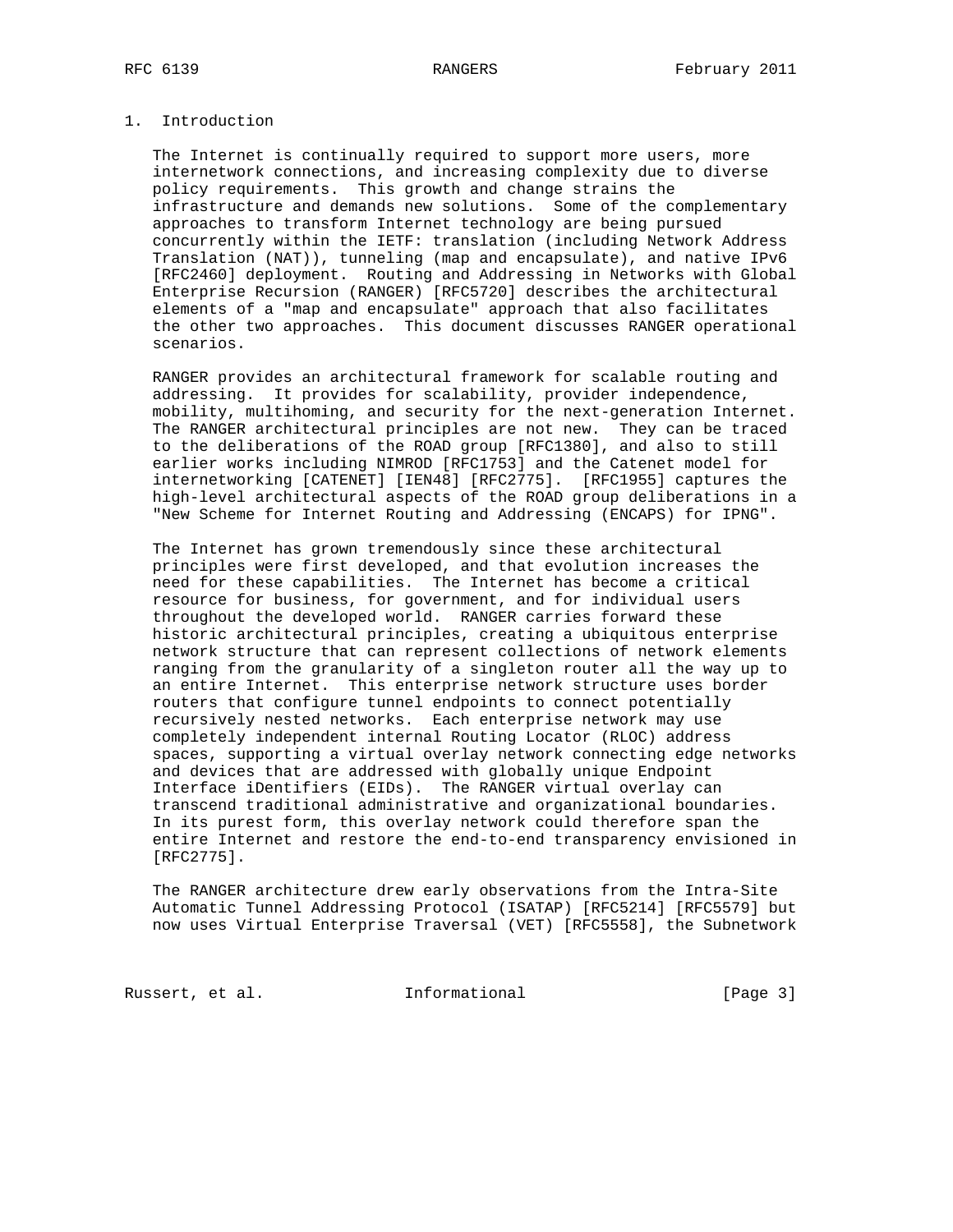Encapsulation and Adaptation Layer (SEAL) [RFC5320], and other mechanisms including IPsec [RFC4301] as its functional building blocks. This document describes use cases and shows how the RANGER mechanisms apply. Complementary mechanisms (e.g., DNS, DHCP, NAT, etc.) are included to show how the various pieces can work together. It expands on the concepts introduced in "IPv6 Enterprise Network Scenarios" [RFC4057] and "IPv6 Enterprise Network Analysis - IP Layer 3 Focus" [RFC4852], and shows how the enterprise network model generalizes to a broad range of scenarios. These use cases are included to provide examples, invite criticism and comment, and explore the potential for creating the next-generation Internet using the RANGER architecture. Familiarity with RANGER, VET, SEAL, and ISATAP are assumed.

### 2. Terminology

Internet Topology Hierarchy

 The Internet Protocol (IP) natively supports a topology hierarchy comprised of increasing aggregations of networked elements. Network interfaces of devices are grouped into subnetworks, and subnetworks are grouped into larger aggregations. Subnetworks can be optionally grouped into areas and the areas grouped into an autonomous system (AS). Alternatively, subnetworks can be directly grouped into an AS. The foundation of the IP Topology Hierarchy is the AS, which determines the administrative boundaries of a network deployment including its routing, addressing, quality of service, security, and management. Intra-domain routing occurs within an autonomous system, and inter-domain routing links autonomous systems into a "network of networks" (Internet).

Routing Locator (RLOC)

 an address assigned to an interface in an enterprise-interior routing region. Note that RLOC space is local to each enterprise network.

 The IPv4 public address space currently in use today can be considered as the RLOC space for the global Internet as a giant "enterprise network".

Endpoint Interface iDentifier (EID)

 an address assigned to an edge network interface of an end system. Note that EID space is global in scope, and must be separate and distinct from any RLOC space.

Russert, et al. **Informational** [Page 4]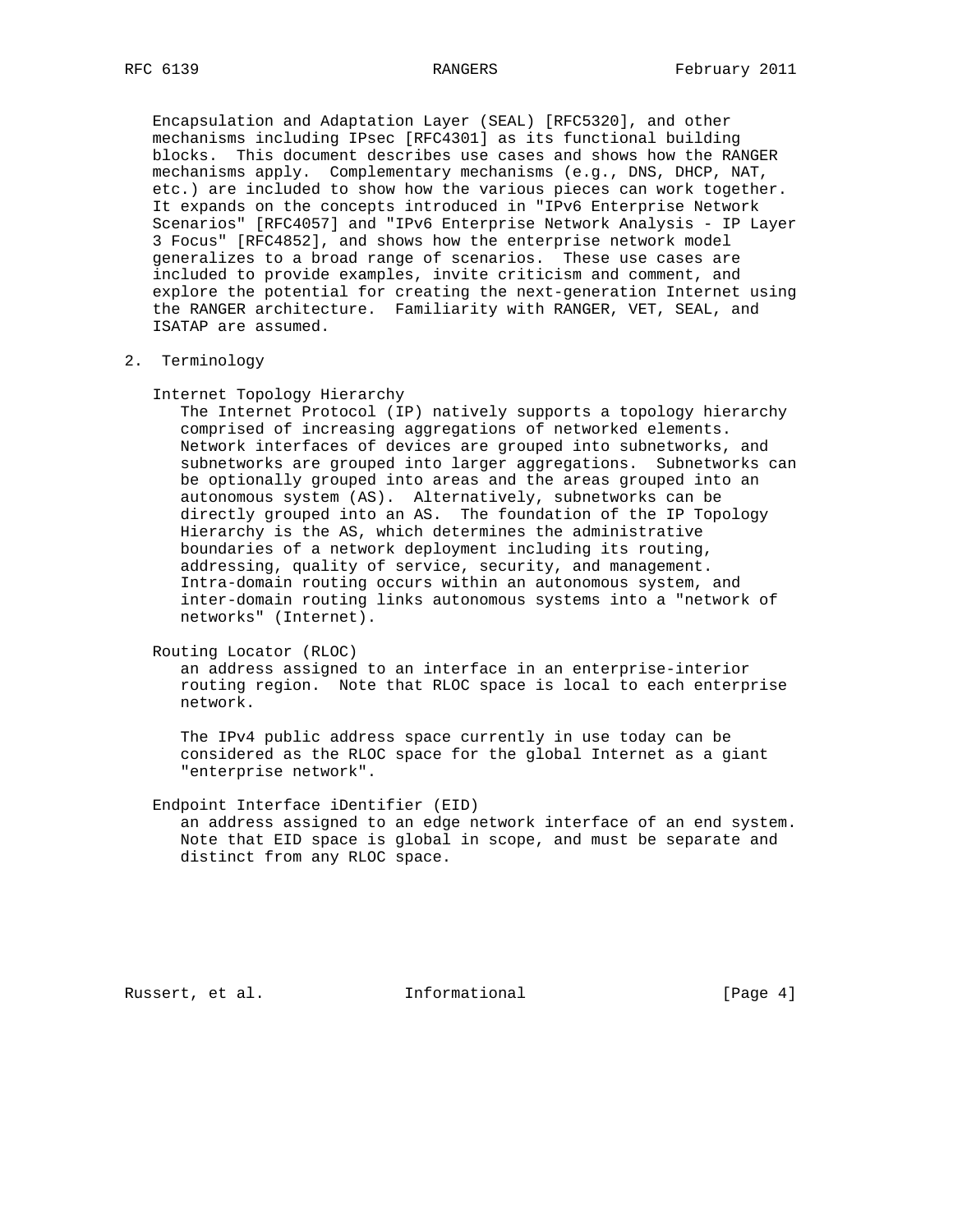### commons

 an enterprise-interior routing region that provides a subnetwork for cooperative peering between the border routers of diverse organizations that may have competing interests. An example of a commons is the Default-Free Zone (DFZ) of the global Internet. The enterprise-interior routing region within the commons uses an addressing plan taken from RLOC space.

enterprise network

 the same as defined in [RFC4852], where the enterprise network deploys a unified RLOC space addressing plan within the commons, but may also contain partitions with disjoint RLOC spaces and/or organizational groupings that can be considered as enterprises unto themselves. An enterprise network therefore need not be "one big happy family", but instead provides a commons for the cooperative interconnection of diverse organizations that may have competing interests (e.g., such as the case within the global Internet Default-Free Zone).

 Historically, enterprise networks are associated with large corporations or academic campuses. However, in RANGER an enterprise network may exist at any IP Topology Hierarchy level. The RANGER architectural principles apply to any networked entity that has some degree of cooperative active management. This definition therefore extends to home networks, small office networks, a wide variety of Mobile Ad hoc Networks (MANETs), and even to the global Internet itself.

## site

 a logical and/or physical grouping of interfaces within an enterprise network commons, where the topology of the site is a proper subset of the topology of the enterprise network. A site may contain many interior sites, which may themselves contain many interior sites in a recursive fashion.

 Throughout the remainder of this document, the term "enterprise" refers to either enterprise or site; i.e., the RANGER principles apply equally to enterprises and sites of any size or shape. At the lowest level of recursive decomposition, a singleton Enterprise Border Router can be considered as an enterprise unto itself.

### Enterprise Border Router (EBR)

 a node at the edge of an enterprise network that is also configured as a tunnel endpoint in an overlay network. EBRs connect their directly attached networks to the overlay network, and connect to other networks via IP-in-IP tunneling across the commons to other EBRs. This definition is intended as an

Russert, et al. 1nformational [Page 5]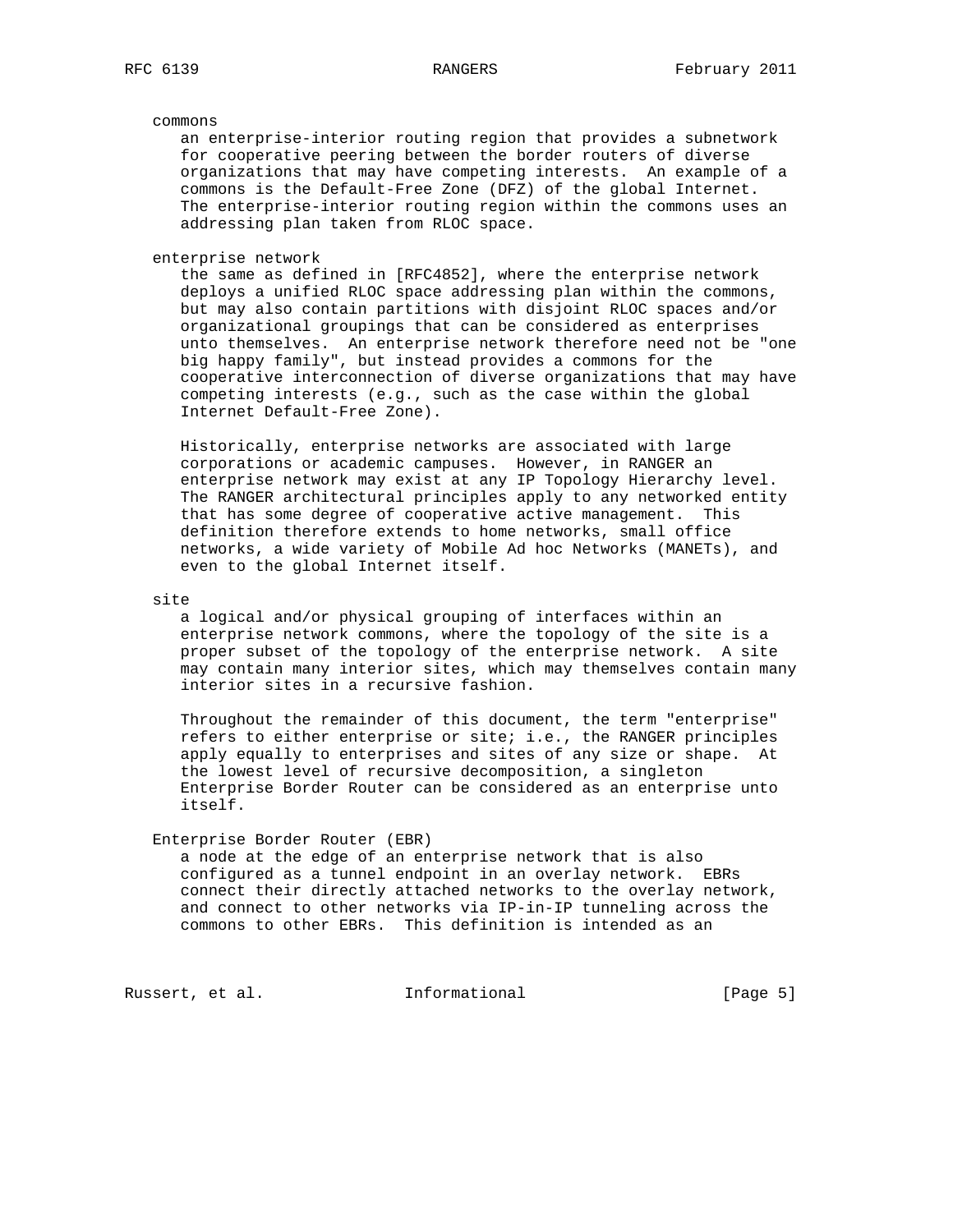architectural equivalent of the functional term "EBR" defined in [RFC5558], and is synonymous with the term "xTR" used in other contexts (e.g., [LISP]).

### Enterprise Border Gateway (EBG)

 an EBR that also connects the enterprise network to provider networks and/or to the global Internet. EBGs are typically configured as default routers in the overlay, and provide forwarding services for accessing IP networks not reachable via an EBR within the commons. This definition is intended as an architectural equivalent of the functional term "EBG" defined in [RFC5558], and is synonymous with the term "default mapper" used in other contexts (e.g., [APT]).

overlay network

 a virtual network manifested by routing and addressing over virtual links formed through automatic tunneling. An overlay network may span many underlying enterprise networks.

### 6over4

 "Transmission of IPv6 over IPv4 Domains without Explicit Tunnels" [RFC2529]; functional specifications and operational practices for automatic tunneling of unicast/multicast IPv6 packets over multicast-capable IPv4 enterprise networks.

## ISATAP

 Intra-Site Automatic Tunnel Addressing Protocol (ISATAP) [RFC5214] [RFC5579]; functional specifications and operational practices for automatic tunneling over unicast-only enterprise networks.

### VET

 Virtual Enterprise Traversal (VET) [RFC5558]; functional specifications and operational practices that provide a functional superset of 6over4 and ISATAP. In addition to both unicast and multicast tunneling, VET also supports address/prefix autoconfiguration as well as additional encapsulations such as IPsec, SEAL, UDP, etc.

SEAL

 Subnetwork Encapsulation and Adaptation Layer (SEAL) [RFC5320]; a functional specification for robust packet identification and link MTU adaptation over tunnels. SEAL supports effective ingress filtering and adapts to subnetworks configured over links with diverse characteristics.

 Within the RANGER architectural context, the SEAL "subnetwork" and RANGER "enterprise" should be considered as identical abstractions.

Russert, et al. **Informational** [Page 6]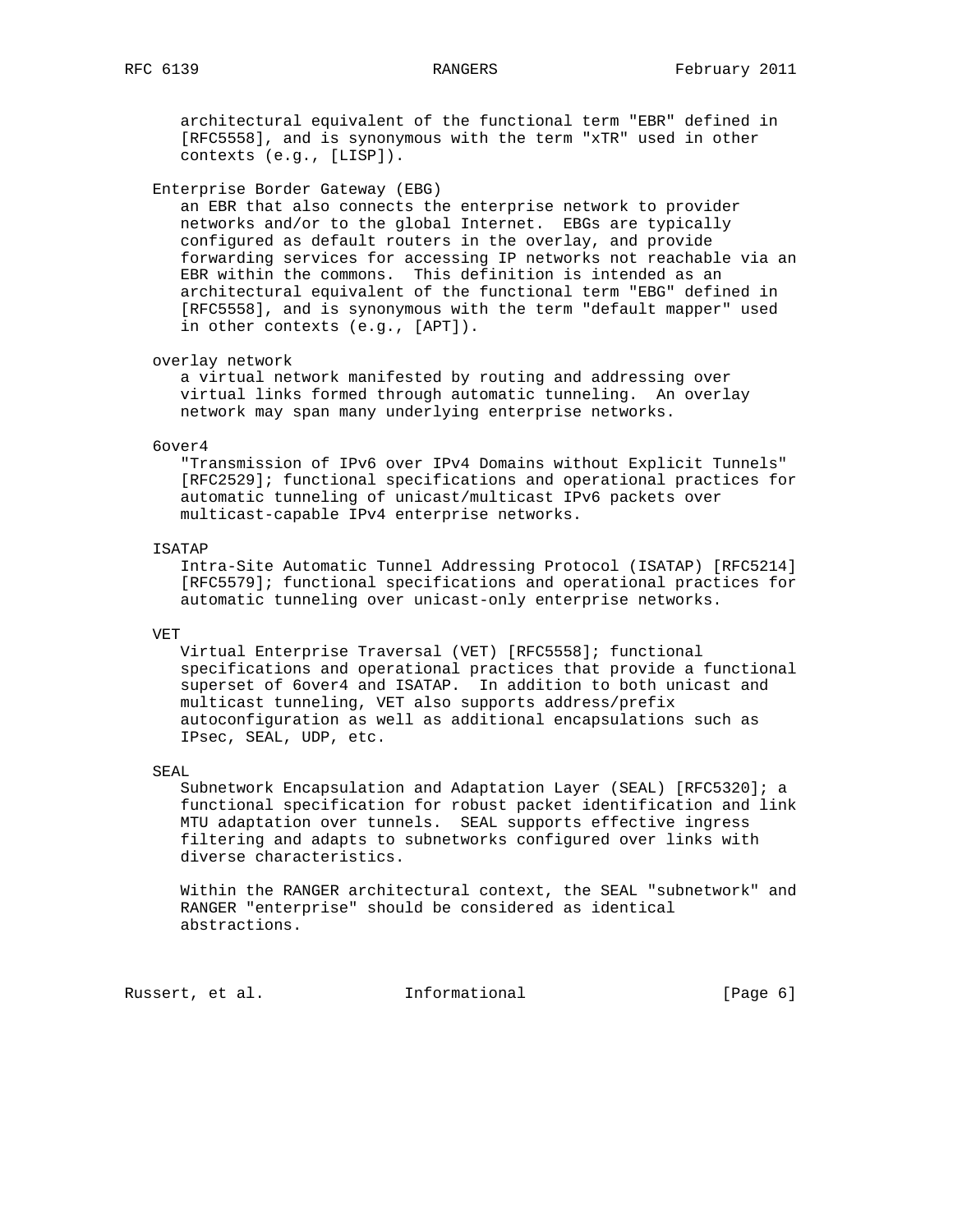Provider-Independent (PI) prefix an EID prefix (e.g., 2001:DB8::/48, 192.0.2/24, etc.) that is routable within a limited scope and may also appear in enterprise network mapping tables. PI prefixes that can appear in mapping tables are typically delegated to a BR by a registry, but are not aggregated by a provider network. Provider-Aggregated (PA) prefix an EID prefix that is either derived from a PI prefix or delegated directly to a provider network by a registry. Although not widely discussed, it bears specific mention that a prefix taken from a delegating router's PI space becomes a PA prefix from the perspective of the requesting router. Customer Premises Equipment (CPE) Router a residential or small office router that provides IPv4 and/or IPv6 support. The user or the service provider may manage the router. Carrier-Grade NAT (CGN) a special (usually high capacity) IPv4-to-IPv4 NAT deployed within the service provider network that serves multiple subnets.

3. Approach

 The RANGER [RFC5720] architecture seeks to fulfill the objectives set forth in [RFC1955]:

- o No Changes to Hosts
- o No Changes to Most Routers
- o No New Routing Protocols
- o No New Internet Protocols
- o No Translation of Addresses in Packets
- o Reduce the Routing Table Size in All Routers
- o Use the Current Internet Address Structure

 The RANGER enterprise network is a cooperative networked collective sharing a common (business, social, political, etc.) goal. An enterprise network can be simple or complex in composition and can operate at any IP Topology Hierarchy level. Although RANGER focuses on encapsulation, it is also compatible with both native and translated routing and addressing.

Russert, et al. **Informational** [Page 7]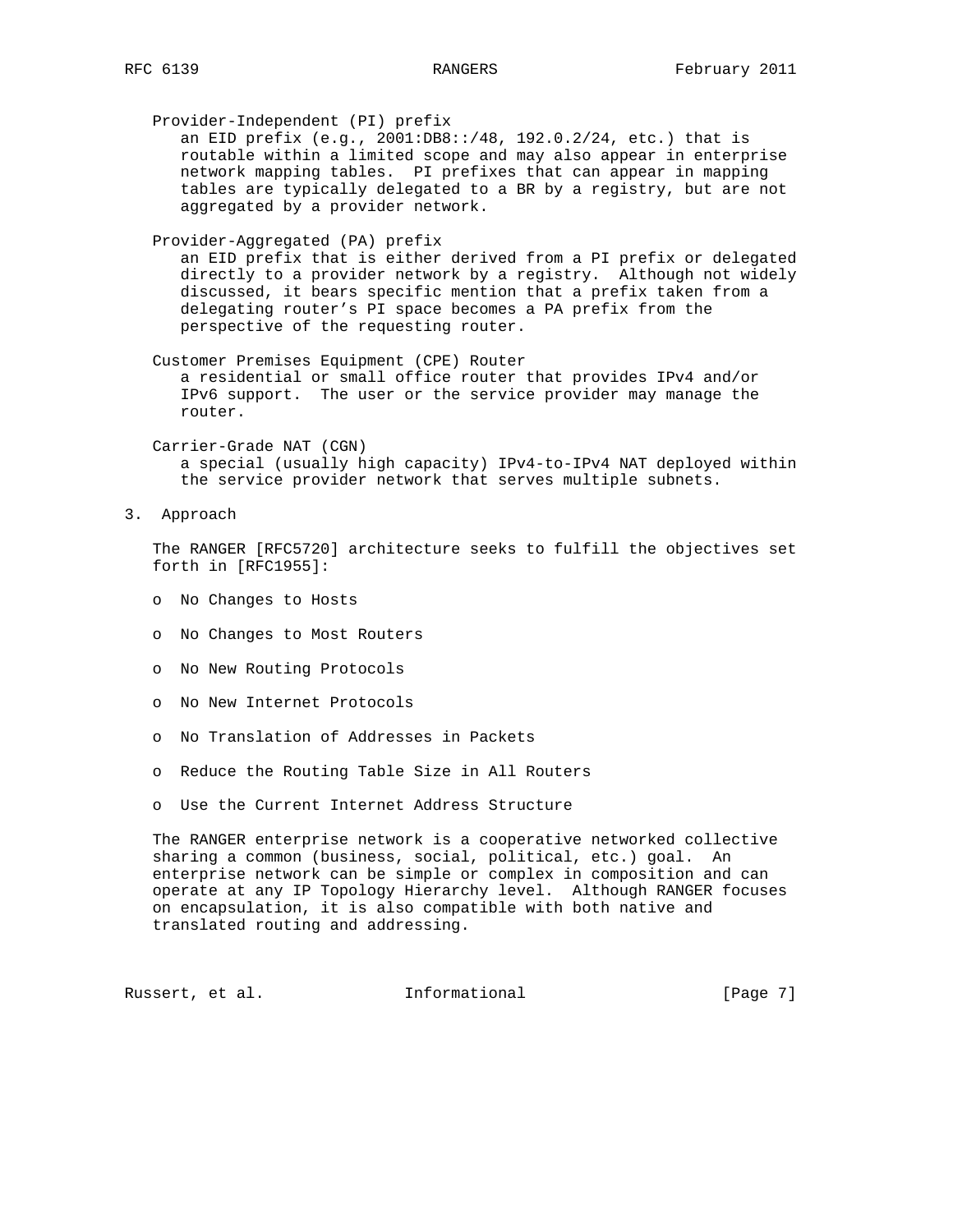RANGER enables a protocol and/or addressing system to be connected in a virtual overlay across an untrusted transit network, or "commons". While it does not show all possible uses, Figure 1 illustrates that RANGER supports the creation of a distributed network across an intervening commons, which could implement a dissimilar IP version, routing protocol, or addressing system.

| Domains             | Enterprise A                                                          | Commons                                                               | Enterprise B                                                          |
|---------------------|-----------------------------------------------------------------------|-----------------------------------------------------------------------|-----------------------------------------------------------------------|
| Network<br>Protocol | IPvx<br>IPv6                                                          | IPvy<br>IPv4                                                          | IPvz<br>IPv6                                                          |
| IP Security         | secured                                                               | unsecured                                                             | secured                                                               |
| Mgmt Domain         | Entity A                                                              | ISP                                                                   | Entity B                                                              |
| Addressing          | Public Addresses<br>Private Addresses<br>PA Addresses<br>PI Addresses | Private Addresses<br>Public Addresses<br>PI Addresses<br>PA Addresses | Public Addresses<br>Private Addresses<br>PA Addresses<br>PI Addresses |

Figure 1. RANGER Links Distributed Enterprise Networks

 The RANGER concepts can be applied recursively. They can be implemented at any level within the IP Topology Hierarchy to create an enterprise-within-enterprise organizational structure extending traditional AS, area, or subnetwork boundaries. This structure uses border routers that configure tunnel endpoints to enable communications between potentially recursively nested enterprise networks in a virtual overlay network that transcends traditional administrative and organizational boundaries. In its purest form, this overlay network could therefore span the entire Internet and restore end-to-end transparency [RFC2775].

 The RANGER architecture applies the best current practice insights from previous encapsulation systems as they are currently articulated within the Virtual Enterprise Traversal [RFC5558], and Subnetwork Encapsulation and Adaptation Layer [RFC5320] functional specifications. The result is an architecture and protocol system that can be used to create arbitrarily complex, scalable IP deployments that support both unicast and multicast routing and addressing systems.

Russert, et al. **Informational** [Page 8]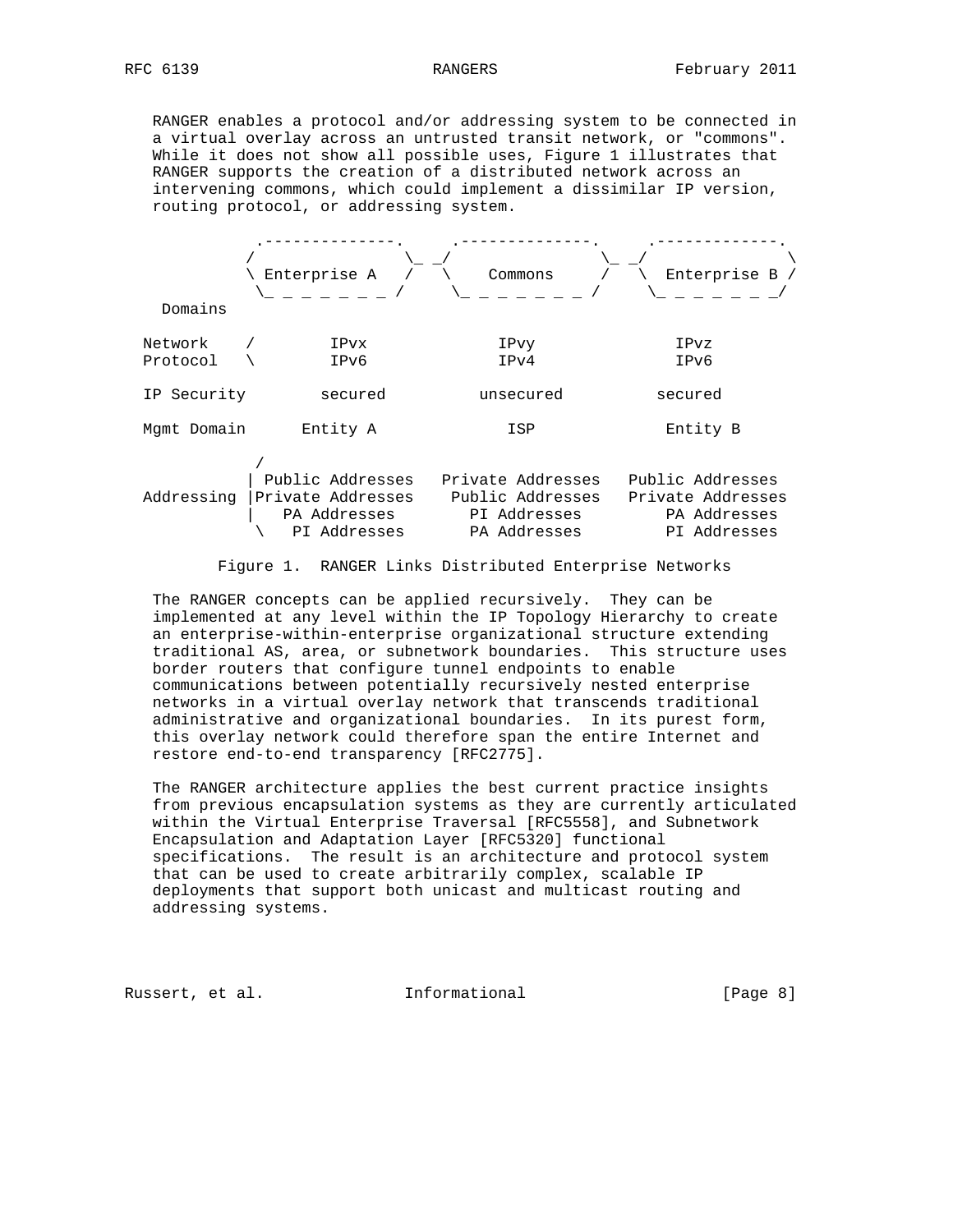RANGER supports scalable routing through a recursively nested enterprise-within-enterprise network capability. The fundamental building block is the Enterprise Border Router (EBR) (see Figure 2). The EBR is the limiting factor for RANGER recursion, and in certain contexts a singleton EBR can be viewed as an enterprise network unto itself. Traditional network infrastructures can be extended to support complex structures solely with the addition of EBRs with no other modification to any networked entity.

 An EBR can be a commercial off-the-shelf router, a tactical military radio, an aircraft mobile router, etc., but it can also be an end system (e.g., a laptop computer, a soldiers' handheld device, etc.) with an embedded gateway function [RFC1122].



Figure 2. Enterprise Border Router (EBR)

 EBRs connect networks and end systems to one or more enterprise networks via a repertoire of interface types. Enterprise-interior interfaces attach to a commons. Provider-edge interfaces support

Russert, et al. 1nformational [Page 9]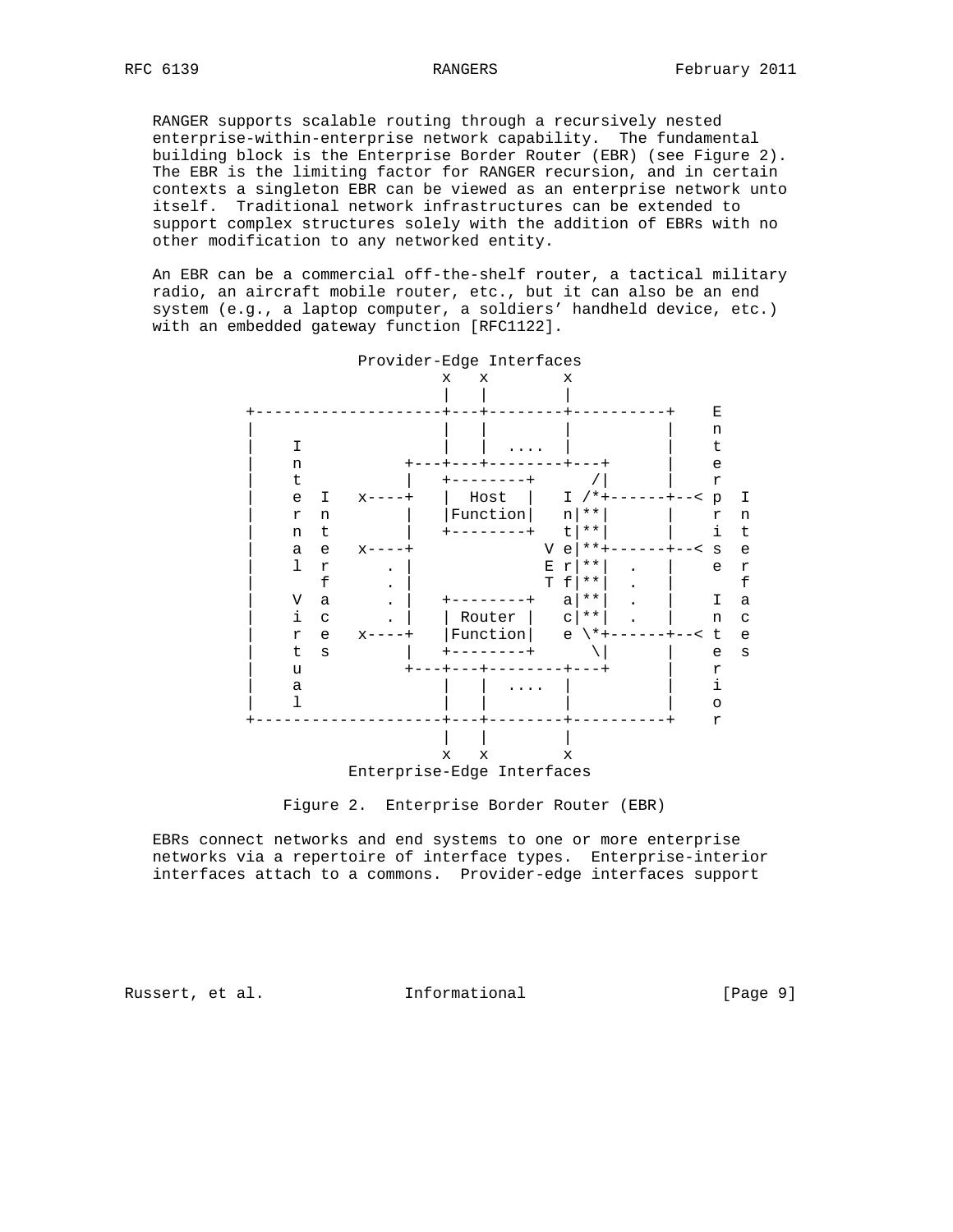traditional routing relationships up the IP Topology Hierarchy, and enterprise-edge interfaces support traditional relationships down the IP Topology Hierarchy. Internal virtual interfaces are typically loopback interfaces or VMware-like host-in-host interfaces.

 VET interfaces support RANGER recursion and IP-in-IP encapsulation. VET interfaces are configured over provider-edge, enterprise interior, or enterprise-edge interfaces to allow recursion horizontally or vertically within the IP Topology Hierarchy. A VET interface may be configured over several underlying interfaces that all connect to the same enterprise network. This creates a link layer multiplexing capability that can provide several advantages (see [RFC1122], Section 3.3.4). One important advantage is continuous operation across failovers between multiple links attached to the same enterprise network, without any need for readdressing.

 Figure 3 shows two enterprise networks (each with their own internal addressing and routing systems) that communicate over a virtual overlay network across a commons. The virtual overlay is manifested by tunneling, which links enterprise networks separated by geographical remoteness, protocol incompatibility, or both. An ingress EBR (iEBR) within the left enterprise network seeks to forward encapsulated packets across the commons to the egress EBR (eEBR) within the right enterprise network.

 The figure shows that the eEBR assigns a Routing Locator (RLOC) address on its interface to the commons' interior IP routing and address space, while the destination host assigns an Endpoint Interface iDentifier (EID) on its enterprise-edge interface. The iEBR uses a mapping system to discover the RLOC of an eEBR on the path to the destination EID address. A distinct mapping system is maintained within each recursively nested enterprise network instance operating at a specific level of the IP Topology Hierarchy. RANGER uses the mapping system to join peer enterprise networks via a virtual overlay across a commons.



Enterprise Network A Enterprise Network B

Figure 3. The RANGER Model

Russert, et al. Informational [Page 10]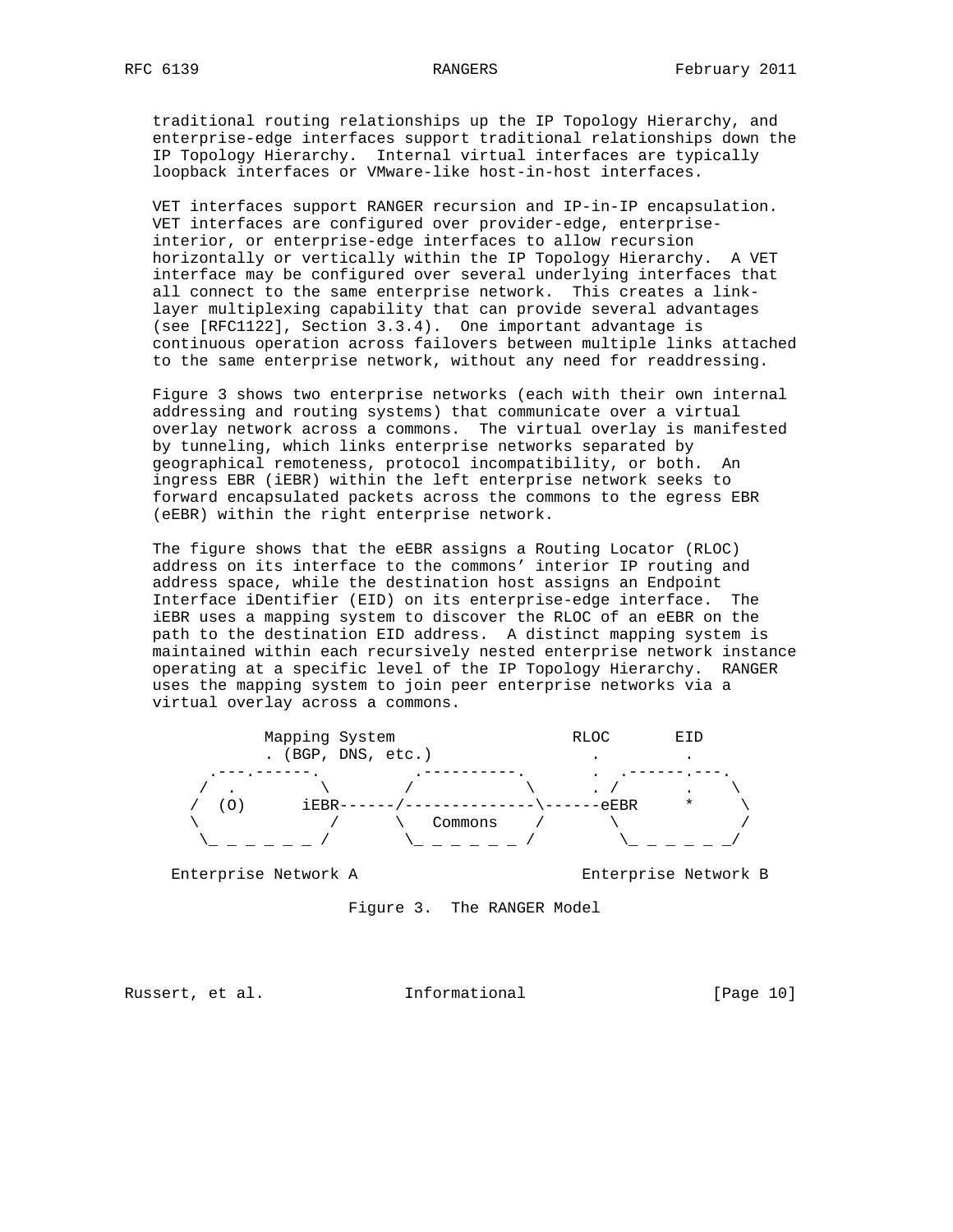EBRs must configure both RLOC and EID addresses and/or prefixes. Autoconfiguration is coordinated with Enterprise Border Gateways (EBGs) that connect to the next-higher layer in the recursive hierarchy, as specified in VET. Standard mechanisms including DHCP [RFC2131] [RFC3315] and Stateless Address Autoconfiguration (SLAAC) [RFC4862] are used for this purpose.

 Similarly, EBRs require a means to discover other EBRs and EBGs that can be used as enterprise network exit points. VET specifies mechanisms for border router discovery using the global DNS and/or enterprise-local name services such as Link-Local Multicast Name Resolution (LLMNR) [RFC4795].

 The mapping system is a distributed database that is synchronized among a limited set of mapping agents. Database synchronization can be achieved by many different protocol alternatives. The most commonly used alternatives are either the Border Gateway Protocol (BGP) [RFC4271] or the Domain Name System (DNS) [RFC1035]. Mapping system databases can be populated by many different mechanisms including administrative configuration and automated prefix registrations.

 EBRs forward initial packets for which they have no mapping to an EBG. The EBG in turn forwards the packet toward the final destination and returns a redirect to inform the EBR of a better next hop if necessary. The EBR then receives a mapping reply that it can use to populate its Forwarding Information Base (FIB). It then encapsulates each forwarded packet in an outer IP header for transmission across the commons to the remote RLOC address of an eEBR. The eEBR in turn decapsulates the packets and forwards them to the destination EID address. The Routing Information Base (RIB) within the commons only needs to maintain state regarding RLOCs and not EIDs. The synchronized EID-to-RLOC mapping state is not subject to oscillations due to link state changes within the commons. RANGER supports scalable addressing by selecting a suitably large EID addressing range that is distinct from any enterprise-interior RLOC addressing ranges.

- 4. Scenarios
- 4.1. Global Concerns
- 4.1.1. Scaling the Global Inter-Domain Routing Core

 Growth in the Internet has created challenges in routing and addressing that have been recognized for many years [RADIR-PROB-STATE]. IPv4 [RFC0791] address space is limited, and Regional Internet Registry (RIR) allocation is passing the "very

Russert, et al. 1nformational [Page 11]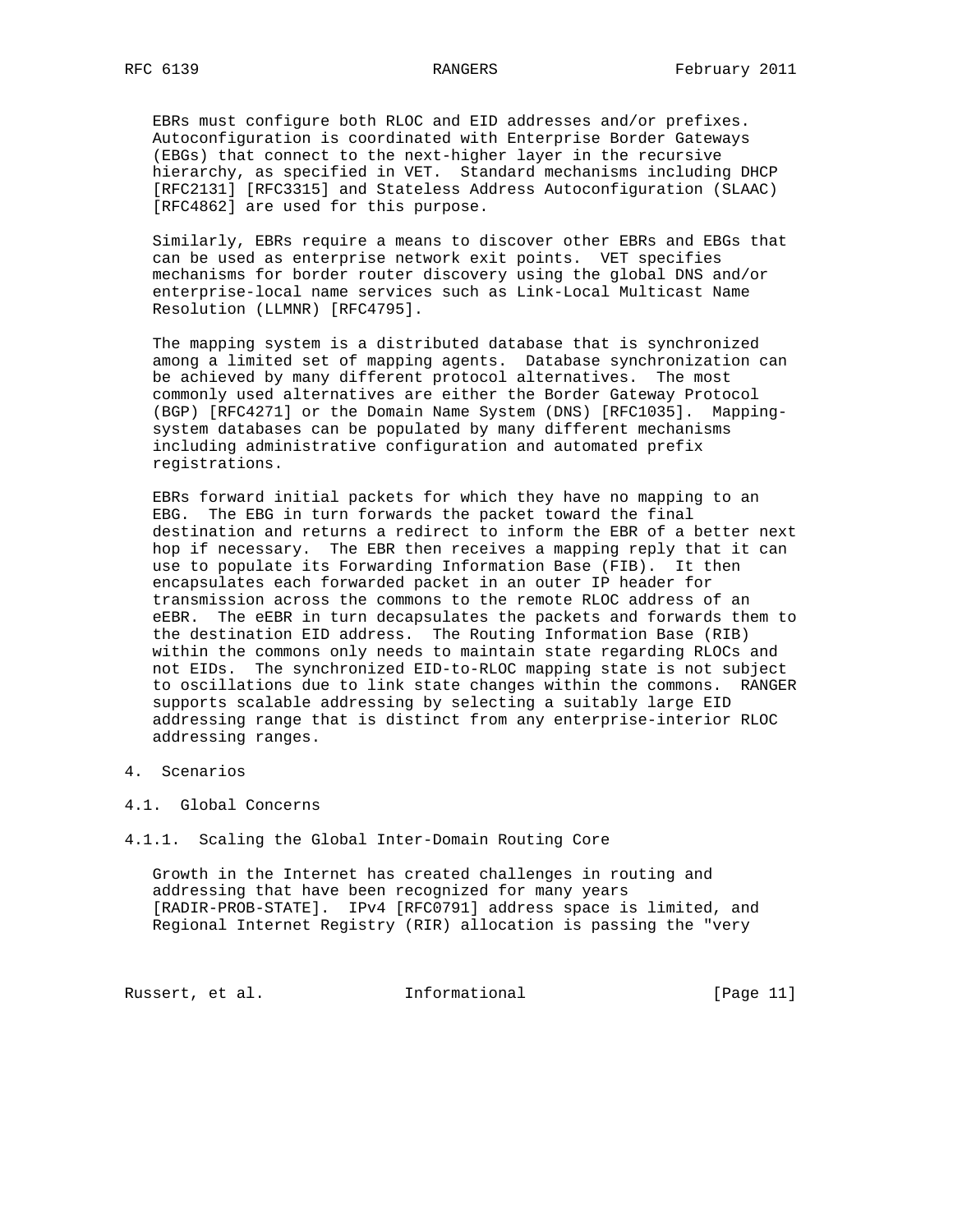painful" Host Density (HD) ratio threshold of 86% (that is, 192M allocated addresses) [RFC3194]. As a result, exhaustion of the IPv4 address pool is predicted within the next two years [IPv4POOL], [HUSTON-END]. IPv6 promises to resolve the address shortage with a much larger address space, but transition is costly and could exacerbate BGP problems described below. Richer interconnection, increased multihoming (especially with provider-independent (PI) addresses), and a desire to support traffic engineering via finer control of routing has led to super-linear growth of BGP routing tables in the Default-Free Zone, or "DFZ", of the Internet. This growth is placing increasing pressures on router capacities and technology costs that are unsustainable for the longer term within the current Internet routing framework.

 RANGER allows the coordinated reuse of addresses from enterprise to enterprise by making RLOC address spaces independent of one another. Figure 4 shows how the RANGER architecture allows the use of separate address spaces for RLOC and EID addressing in the Internet. This yields more endpoint address space, especially with the use of IPv6, and also reduces the load on BGP in the Internet routing core. Note that Figure 4 could represent variants of RFC 4057 scenarios 1 and 2.



Figure 4. Enterprise Networks and the Internet

Russert, et al. 1nformational [Page 12]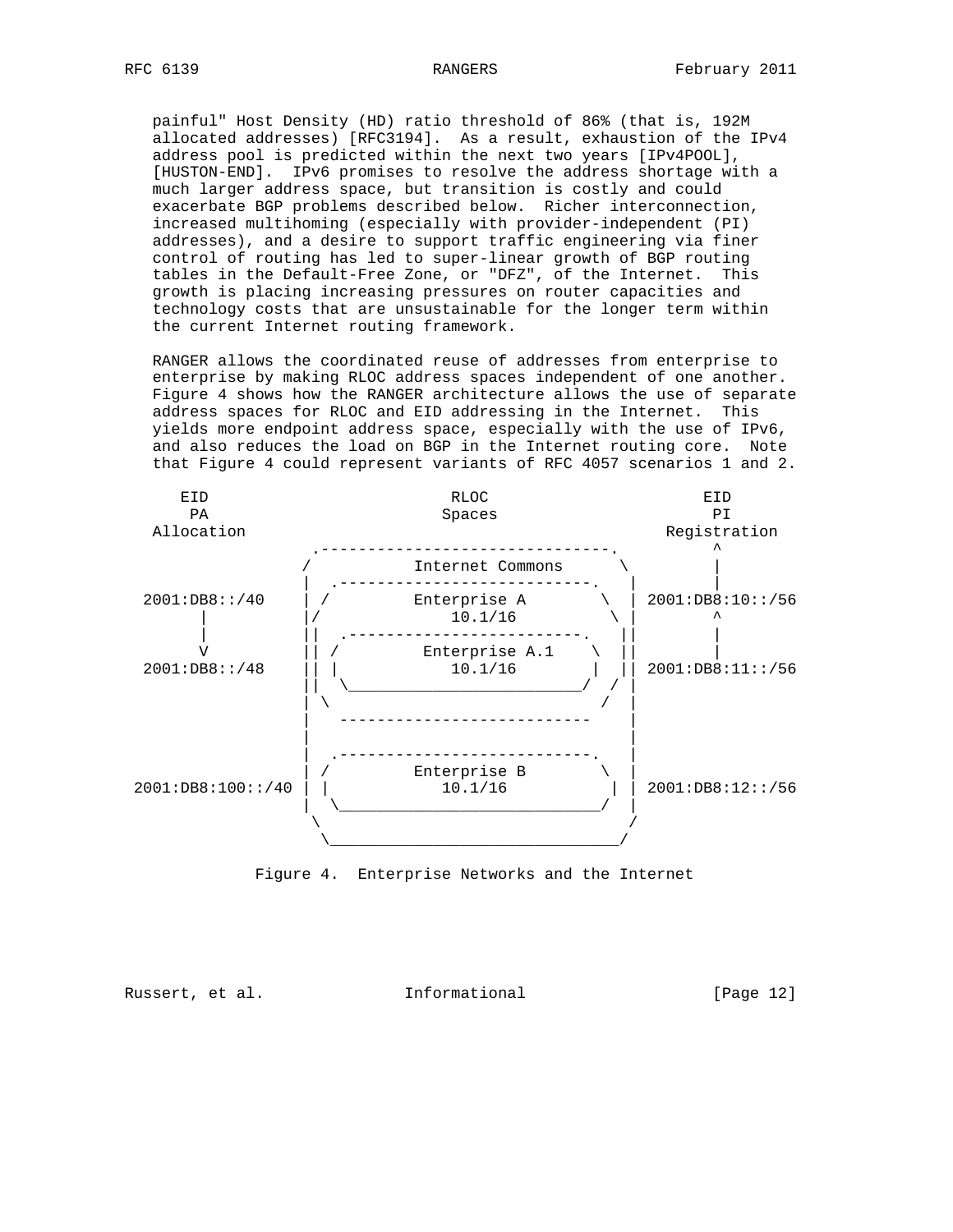RLOC address spaces are entirely independent of one another, as they are used only within an enterprise network (recall that an enterprise network can exist at any level of the IP Topology Hierarchy). Such an arrangement allows each RLOC space to maintain an independent routing system and thereby avoid the inherent scaling issues if a single monolithic routing system were used for all.

 EID address space can be provider-aggregated (PA) or PI, and taken from either IPv4 or IPv6. EID addresses (barring the use of Network Address Translation (NAT)) are globally unique, even when routable only within a more limited scope (e.g., in their own edge networks).

 The IRTF routing research group is investigating a Preliminary Recommendation for a routing architecture [RFC6115] that provides a taxonomy for routing scaling solutions for the global Internet inter-domain routing core. RANGER presents a core/edge separation architecture within this taxonomy that uniquely shows applicability from the core all the way out to edge networks via its recursive enterprise-within-enterprise framework. RANGER is further compatible with a number of schemes intending to address routing scaling issues, including "APT: A Practical Transit Mapping Service" [APT], "FIB Suppression with Virtual Aggregation" [GROW-VA], "Locator/ID Separation Protocol (LISP)" [LISP], and others.

4.1.2. Supporting Large Corporate Enterprise Networks

 Each enterprise network operator must be able to manage its internal networks and use the Internet infrastructure to achieve its performance and reliability goals. Enterprise networks that are multihomed or have mobile components frequently require provider independent addressing and the ability to coordinate with multiple providers without renumbering "flag days" [RFC4192] [RFC5887]. RANGER provides a way to coordinate addressing plans and inter-enterprise routing, with full support for scalability, provider independence, mobility, multihoming, and security.

Russert, et al. 1nformational [Page 13]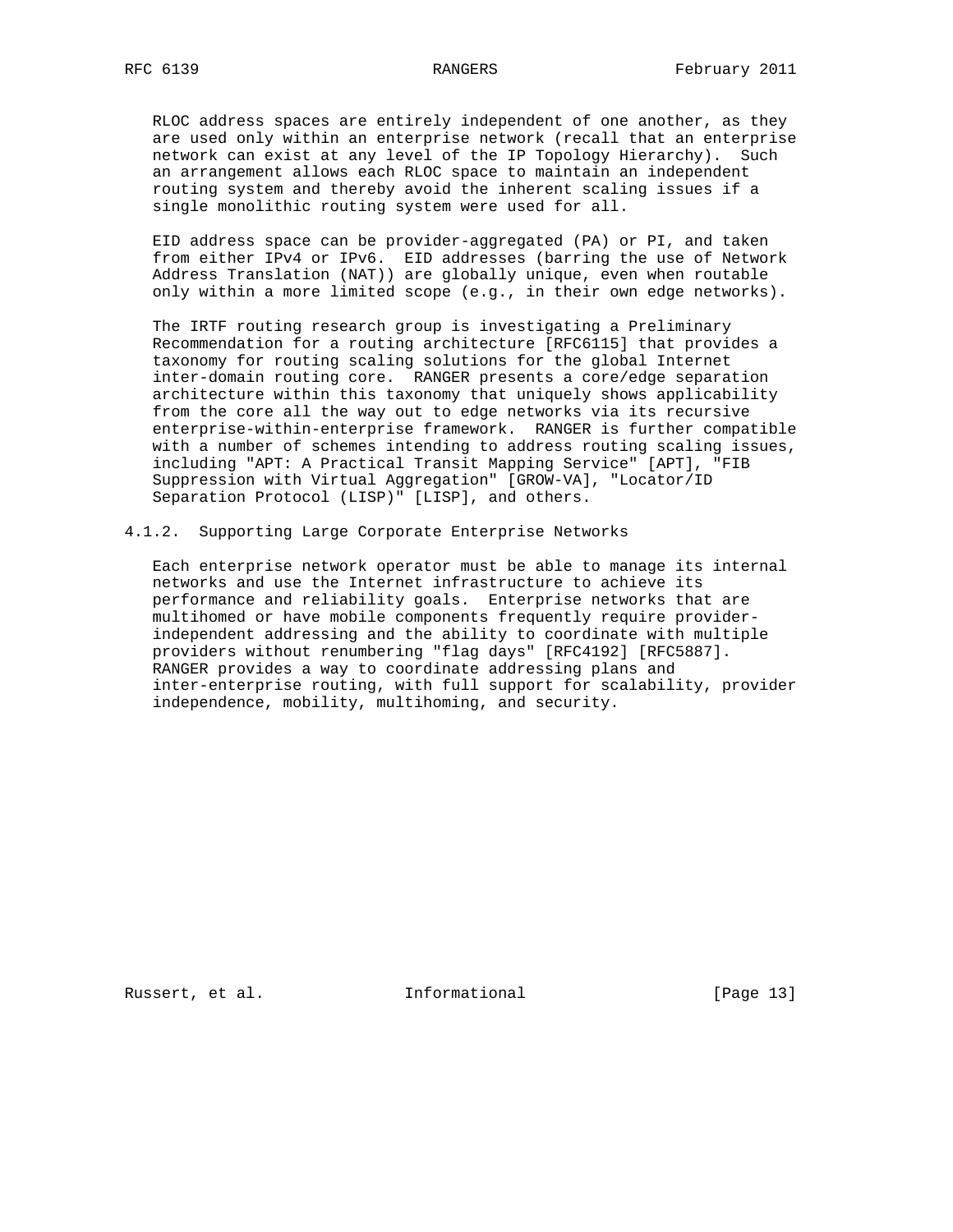

<------------------- Global IPv4 Internet ------------------>

Figure 5. Enterprise Networks within the Internet Commons

 Figure 5 depicts enterprise networks E1 through Em connected to the global IPv4 Internet via Enterprise Border Routers (EBRs) X1 through X9. These same border nodes also act as Enterprise Border Gateways (EBGs) that provide default routing services for nodes within their respective enterprise networks. The global Internet forms a commons across which the various enterprise networks connect as cooperating yet potentially competing entities. Within each enterprise network there may be arbitrarily many hosts, routers, and networks (not shown in the diagram) that use addresses taken from that enterprise network's RLOC space and over which both encapsulated IP packets with (global-scoped) EID addresses and unencapsulated IP packets with (enterprise-local) RLOC addresses can be forwarded.

 Each enterprise network may encompass lower-tier networks; for instance, the singleton EBR "W" in network E2 resides in a lower-tier network (say E2.1), and (along with any of its attached devices) may be considered as an enterprise unto itself. W sees Y3 and Y4 as EBGs, which in turn see X5 and X6 as EBGs that connect to a common provider network (in this case, the Internet). Each enterprise network has one or more Endpoint Interface iDentifier (EID) address prefixes used for addressing nodes on edge networks. RANGER's map and-encaps approach separates the mapping of EIDs to Routing Locators (RLOCs) from the Routing Information Base (RIB) in the Internet commons that are assigned to EBR router interfaces. Not only does

Russert, et al. Informational [Page 14]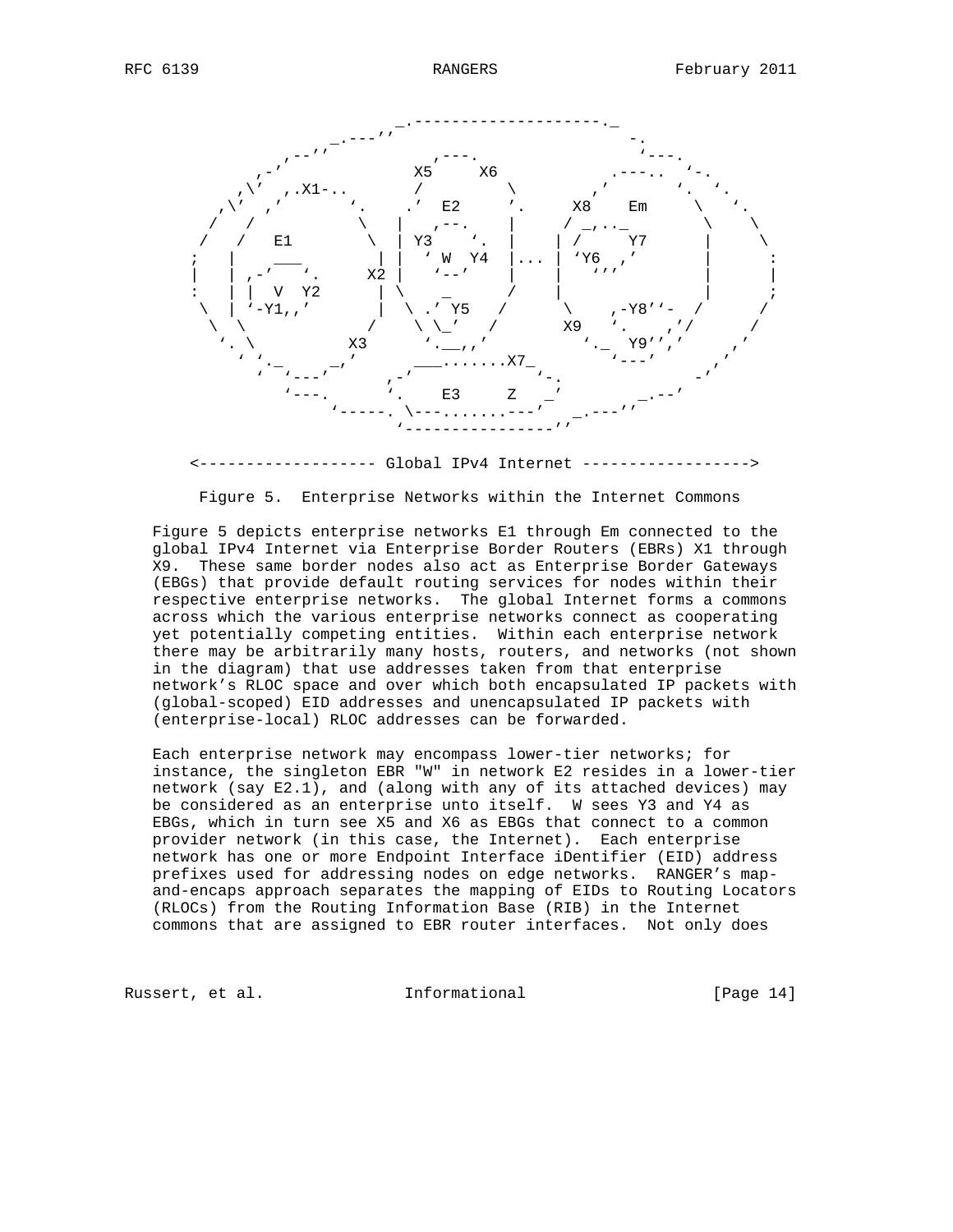BGP in the Internet commons only need to maintain state regarding RLOCs in the Internet commons, it has fewer unique routes to maintain because only routes to EBRs are needed; traffic engineering can therefore be accommodated via the mapping database.

 In Figure 5, enterprise network E2 represents a corporation that has multiple locations and connections to multiple ISPs. The corporation has recently merged with another corporation so that its internal network has two disjoint RLOC address spaces, but neither of the formerly separate entities can bear the burden of address renumbering. Enterprise network E2 can use a suitably large IPv4 and/or IPv6 EID addressing range (that is distinct from any enterprise-interior RLOC addressing range) to support end systems on enterprise-edge networks with no disruption to preexisting address numbering.

 As EBRs are deployed to connect enterprise networks together, ordinary routers within the enterprise network continue to function as normal and deliver both ordinary and encapsulated packets across the existing Internet infrastructure and the network's own RLOC commons. Legacy IPv4 services that bind to RLOC addresses continue to be supported even as EID-based services are rolled out. Where a legacy IP client and server are within the same RLOC address space, they simply communicate by using RLOC-based routing across the enterprise network commons. If the client and server are not within the same RLOC address space, they communicate through some form of network address and/or protocol translation (see [RFC5720], Section 3.3.4 for details). EBRs from the various enterprise networks publish their EID prefixes to an enterprise-specific mapping system, so that other EBRs from the various enterprise networks can consult the mapping system to receive the RLOC address of one or more EBRs that serve the EID prefix.

 As an example, when an end system connected to W in E2.1 has a packet to send to node Z in enterprise network E3, W sends the packet to EBR Y4, which encapsulates the packet in an outer IP packet with its own source address and the RLOC address of the next-hop EBR as the destination -- in this case, X6. X6 decapsulates the packet and looks up the destination EID prefix, obtaining the RLOC of X7 as next-hop. X6 then encapsulates the IPv6 packet in a packet with RLOC address X6 as the source and X7 as the destination. X7 decapsulates the packet on receipt and forwards it via its enterprise-edge interface to node Z.

Russert, et al. 1nformational [Page 15]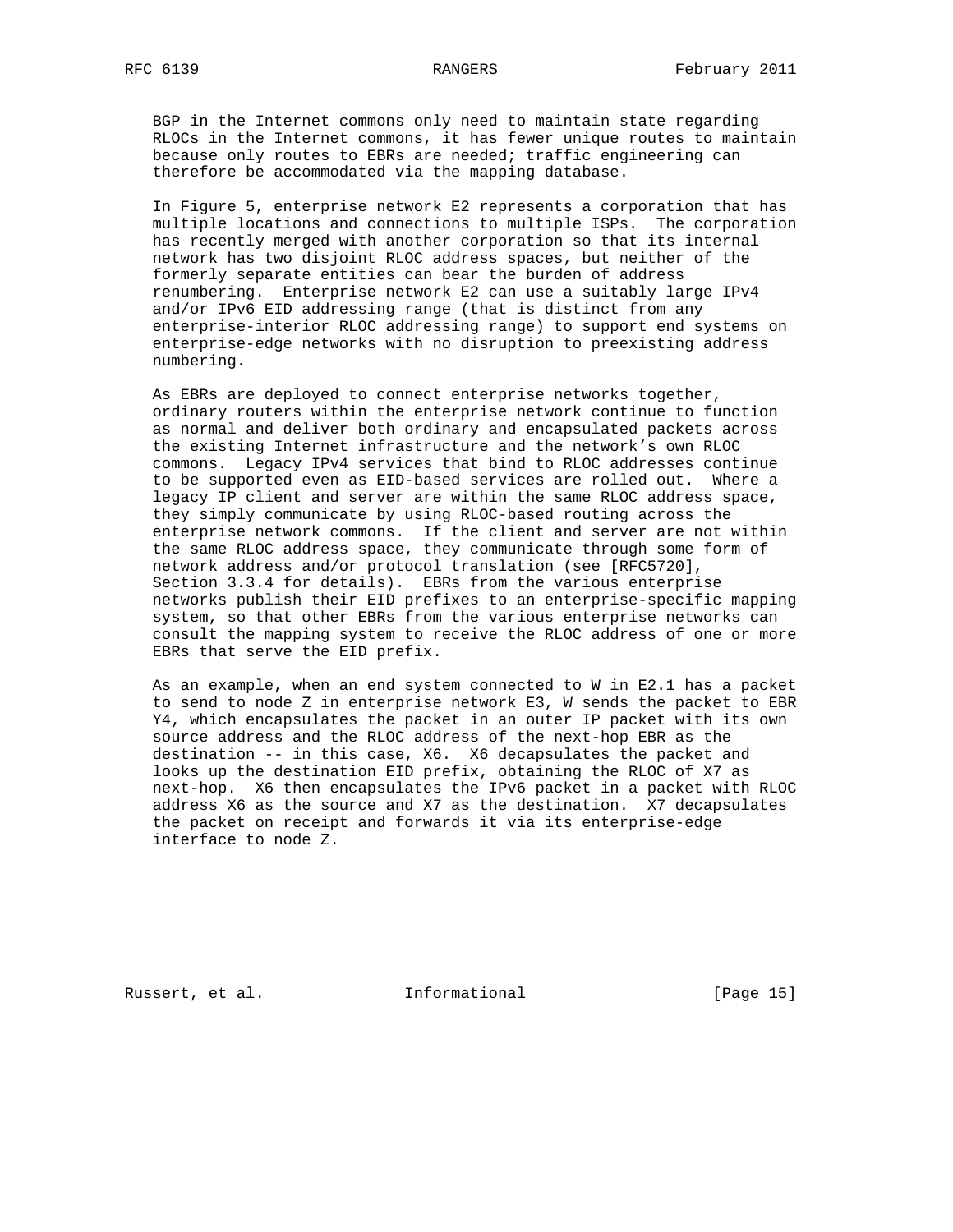This example uses one thread out of many that are possible using RANGER; see [RFC5720] and [RFC5558] for other options and details. Many enterprise networks that use proxies and firewalls at their border routers today will wish to maintain that control over their enterprise borders, and the use of RANGER does not preclude such configurations (for example, see Section 4.3).

### 4.2. Autonomous System Concerns

 An enterprise network such as E2 in Figure 5 above can represent an AS within the IP Topology Hierarchy. A possible configuration for enterprise network E2 is for each of its enterprise components to also be recursive ASs linked together using the RANGER constructs. Such a configuration is increasingly commonplace today for the networks of very large corporations (e.g., Boeing's corporate enterprise network). These networks support an internal instance of the BGP linking many corporate-internal ASs and independent from the BGP instance that maintains the RIB within the global Internet Default-Free Zone (DFZ). Such configurations are often motivated by scaling or administrative requirements.

 Such a corporate entity is internally an Internet unto itself, albeit with separate default routes leading to the true global Internet. The enterprise network E2 therefore appears to the rest of the Internet as if it were a traditional IP Topology Hierarchy AS. Since RANGER supports recursion, each AS within such a network may itself use BGP internally in place of an IGP, and can therefore also internally be composed of a locally internal Internet in a recursive fashion. This enterprise-within-enterprise framework can recursively be extended as broadly and as deeply as required in order to achieve the specific requirements of the deployment (e.g., scaling, unique administration, and/or functional compartmentalization).

## 4.3. Small Enterprise Concerns

 Global enterprise networks operating at the autonomous system level of the IP Topology Hierarchy include multiple geographical regions, multiple ISPs, and complex internal structures that naturally benefit from the application of RANGER techniques. However, all other enterprise network instances (both large and small) can also be served by RANGER. For example, Small and Home Office (SOHO) networks may comprise only a few computers on a single network segment or may extend to larger configurations with security islands, internal routers and switches, etc.

 An important concern of the small enterprise network is the ability to grow the network, change ISPs, or expand to more locations without readdressing the existing network. Consider a small company that has

Russert, et al. 1nformational [Page 16]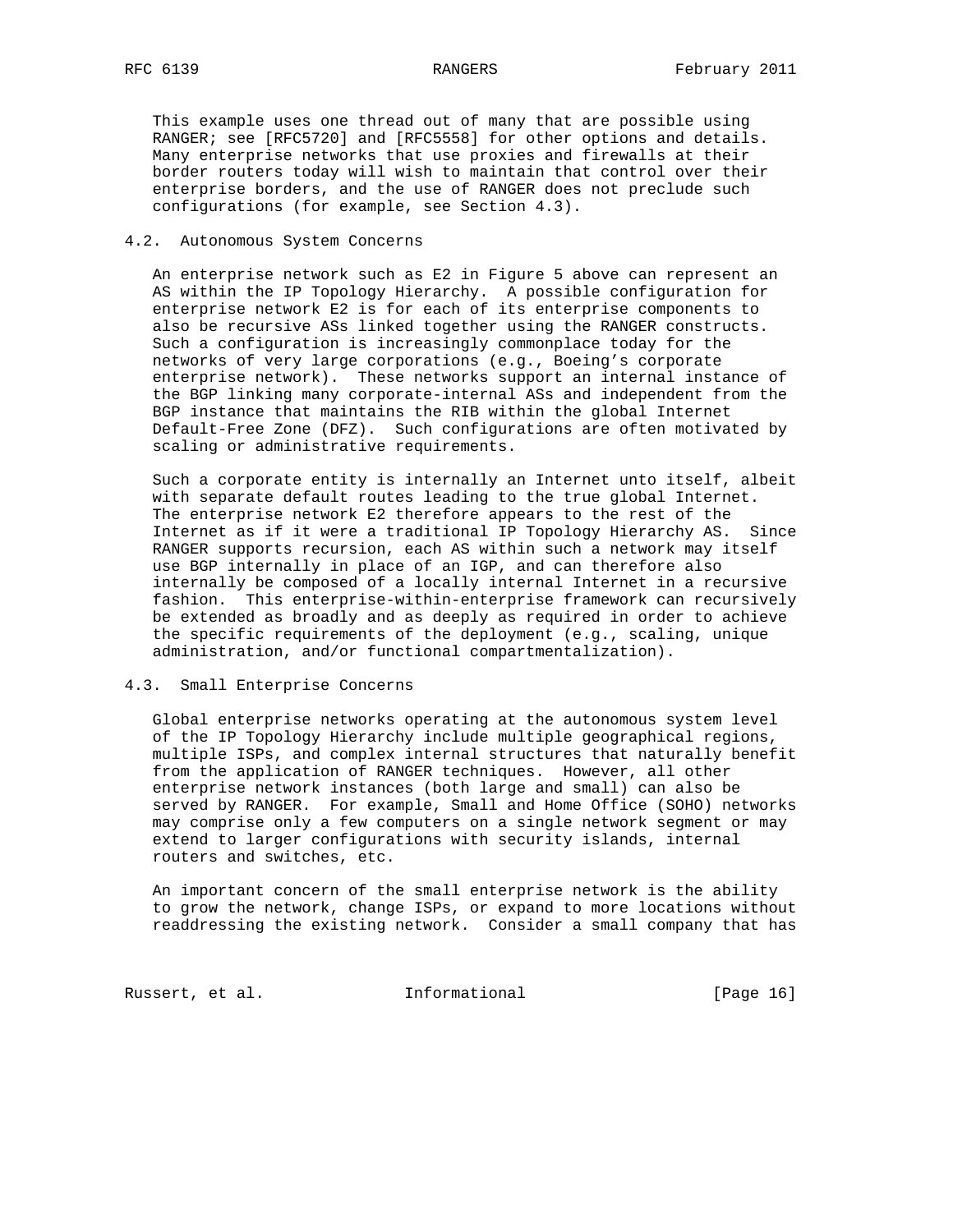a single location in California. The ISP connection is via a router that acts as a Network Address Translator and firewall for the company. Addresses of the few computers ("Wksta") are taken from the [RFC1918] private address space.



Figure 6. Simple SOHO Network

 This configuration has been adequate for the few employees performing software development work, since there is no need to expose services within the site to the outside world. But now a web presence is required as product introduction approaches. The network manager deploys an EBR either as a co-resident function on the existing NAT/ firewall platform (as depicted in Figure 7) or on a separate platform.

 The EBR has a provider-edge interface connected to the ISP; the preexisting workstations; the preexisting enterprise-edge interfaces connecting the workstations; and enterprise-edge interfaces connecting several network segments connected by routers that host web servers, workstations, and other enterprise network services. A VET interface is configured over the new service network to allow the servers to be addressed from the public Internet.



Figure 7. RANGER Serving the Small Company

Russert, et al. 1nformational [Page 17]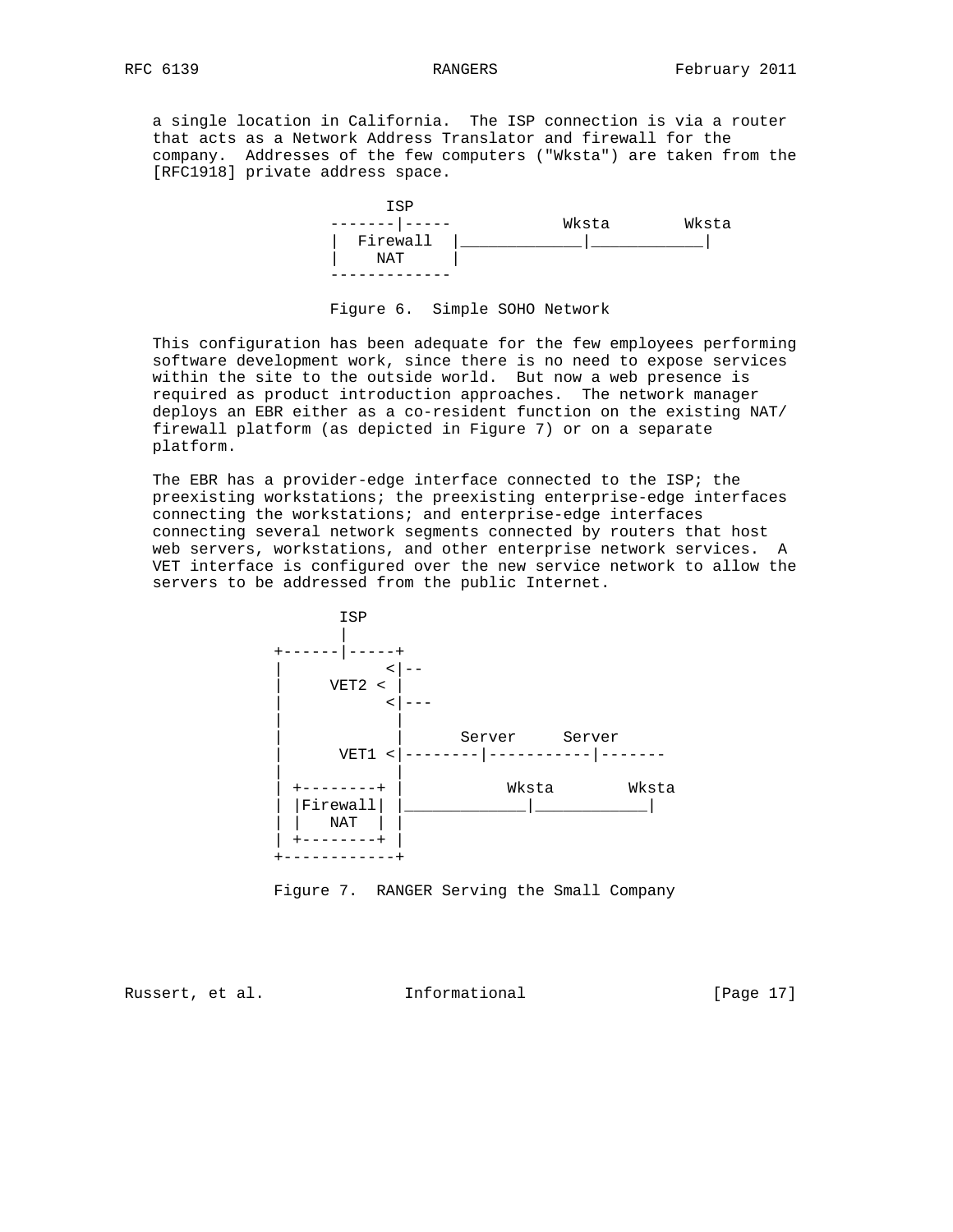In this new configuration, the EBR maintains the services within a "demilitarized zone (DMZ)" that is accessible from the public Internet without exposing other corporate assets that are still protected by the preexisting firewall/NAT functions.

 Shortly afterward, an infusion of venture capital allows acceleration of the product development and marketing work by adding programmers in Tokyo and sales offices in New York and London. These new branches connect via Virtual Private Network (VPN) links across the Internet, and a new VET interface (VET2) is configured over these links to form a new sub-enterprise:





### 4.4. IPv4/IPv6 Transition and Coexistence

 End systems and networks need to accommodate long-term support for both IPv4 and IPv6. Requirements for transition include support for IPv4 applications running over IPv4 protocol stacks, IPv4 applications over IPv6 stacks, IPv4 applications over dual stacks, and IPv6 or IPv4/IPv6-capable applications over both IPv6 and dual stacks. Both encapsulation and translation will likely be needed to allow applications, enterprises, and providers to incorporate IPv6, including all intermediate states, without global coordination or a "flag day".

 The RANGER architecture facilitates the addition of IPv6 addressing to existing IPv4 end systems and routers (i.e., via dual stack) as well as the addition of IPv6 networks to the existing set of IPv4 networks. RANGER (with VET and SEAL) makes it possible to carry packets originated in one protocol across a network infrastructure supporting another protocol or routing system. Figure 1 shows how

Russert, et al. 1nformational [Page 18]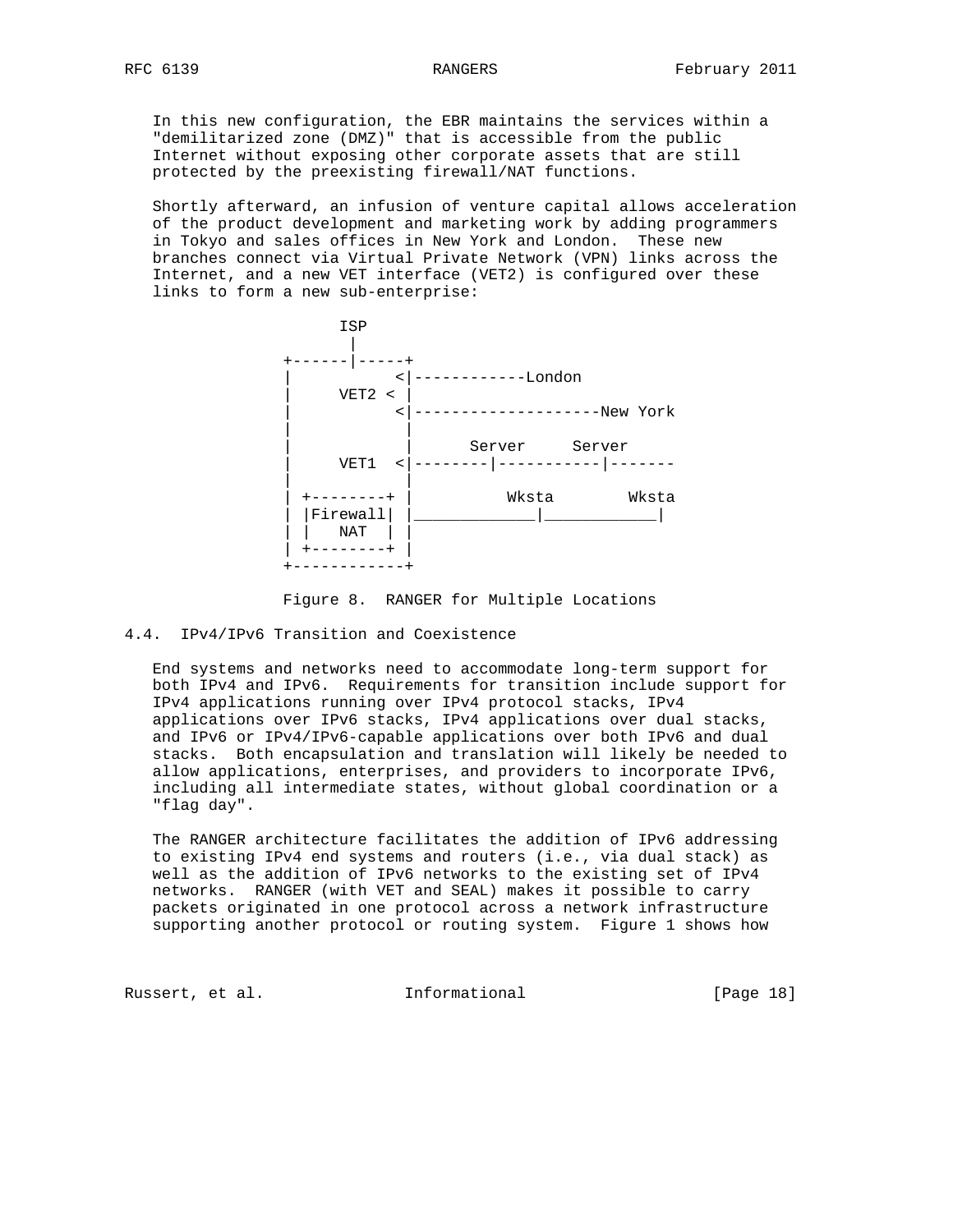RANGER supports various combinations of edge (EID) and core (RLOC commons) technologies, going beyond IP version differences to include mixed security, management, and addressing as well.

 The RANGER architecture supports end-to-end communications across arbitrarily long paths of concatenated enterprise networks connected by EBRs. When IPv6 is used as Endpoint Interface iDentifier (EID) space, each EBR can provision a globally unique set of IPv6 EID prefixes without scaling limitations, due to the expanded IPv6 address space. For example, Figure 9 shows a pair of end systems, "H" and "J", separated by an intervening set of enterprise networks spanned by VET interfaces labeled "vet1" through "vet4", where the path between "H" and "J" traverses the EBR path "V->Y1->X2->X7->Z":



Figure 9. EBR Waypoint Navigation Using IPv6

 When each EBR in the path is assigned a unique set of IPv6 EID prefixes (and registers these prefixes in the appropriate routing/ mapping tables), IPv6 can be used for navigation purposes with each EBR in the path seen as a waypoint for navigation. This is true even if IPv4 is used as the enterprise-local Routing Locator (RLOC) address space and there were many IPv4 hops on the path between each pair of neighboring EBRs.

Russert, et al. 1nformational [Page 19]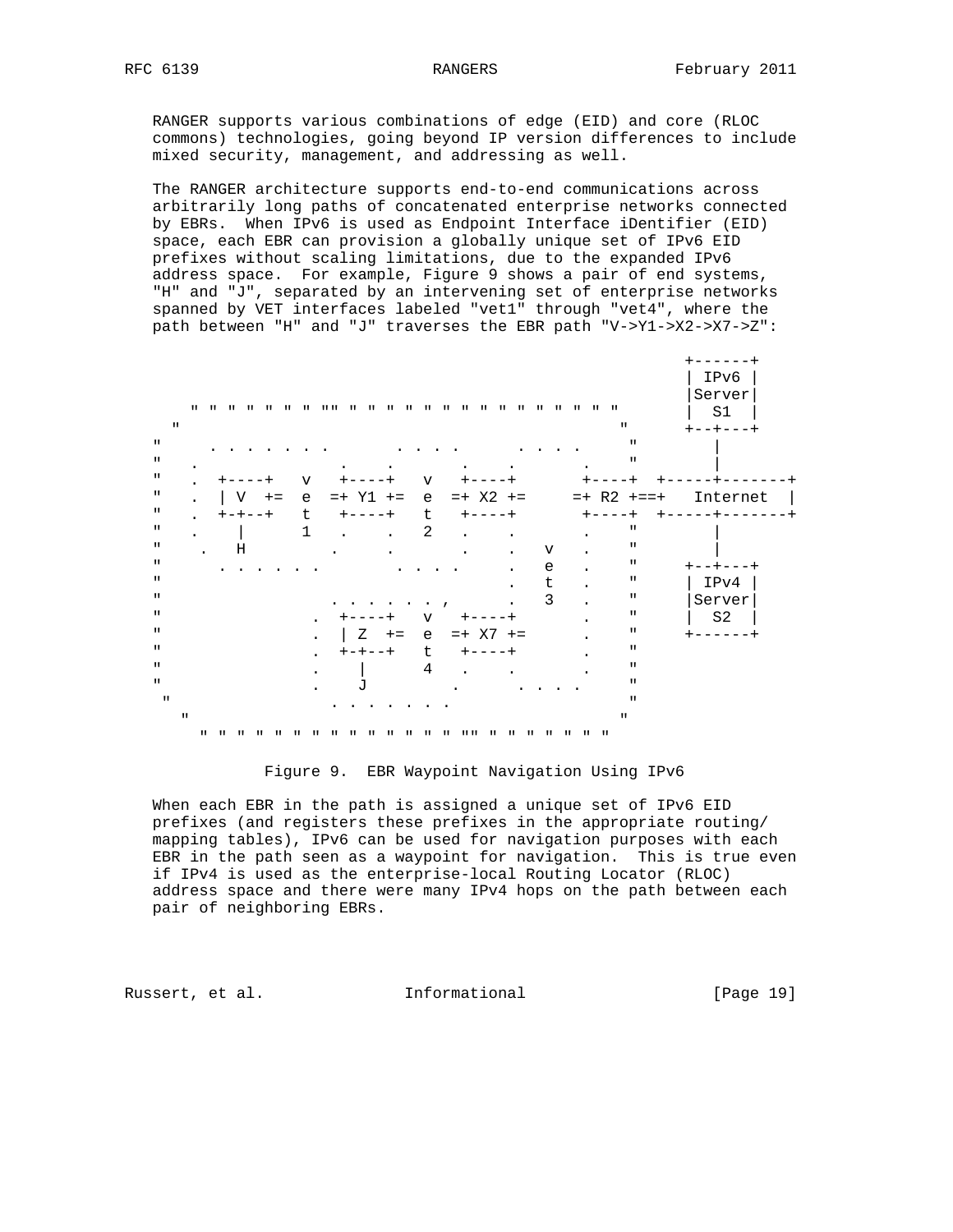RANGER further provides a compatible framework for incorporating supporting mechanisms including protocol translation, application layer aspects of IPv4/IPv6 transition discussed in [RFC4038], and DNS issues for IPv6 from [RFC4472]. For instances where IPv4 applications remain in use, RANGER expects that IPv4<->IPv6 translation will be supported via network-based [BEHAVE-v6v4] and/or end system stack-based (e.g., [RFC2767]) protocol translation systems. Figure 10 shows the NAT - Protocol Translation (NAT-PT)-equivalent translation in the VET router, and Figure 11 shows the "Bump-In-the-Stack" (BIS)-equivalent translation in end systems ([RFC2767]). These examples address scenarios not mentioned in RFC 4852.



Figure 10. Translation in Routers

 In Figure 10, an IPv4 application on end system A operates normally, and the end system sends IPv4 packets on the IPv4-only site network. The IPv4 packets are received by an Enterprise Border Router (EBR) that translates them into IPv6 packets by a NAT-PT-equivalent process. The EBR then encapsulates the packets into IPv4 and sends them across the RANGER-enabled Internet to Site 2 where they are received and decapsulated by an EBR for Site 2. The EBR uses NAT-PT equivalent translation to translate the resulting IPv6 packet back to an IPv4 packet that is delivered across the Site 2 IPv4-only network to an IPv4 application on end system B.

Russert, et al. Informational [Page 20]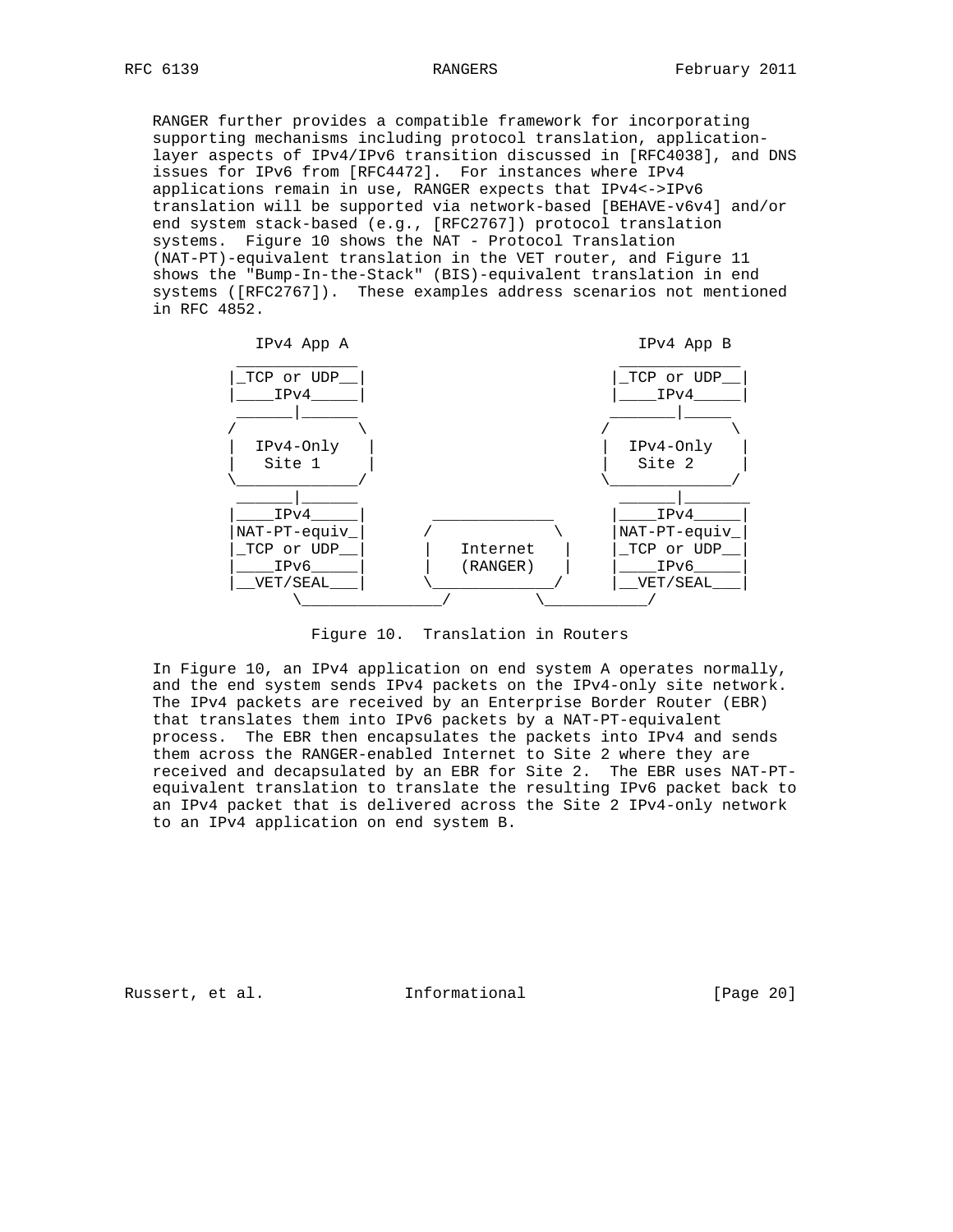

Figure 11. BIS-Style Translation in Dual-Stack End Systems

 Figure 11 shows the simplified approach using a BIS translation process within dual-stack end systems ([RFC2767]). In this case, the IPv4 application on dual-stack end system A forms an IPv4 payload, which is then transformed into an IPv6 packet within the end system protocol stack itself. The IPv6 packet can then be encapsulated and sent across the Internet to be decapsulated and sent to the dual stack end system hosting IPv4 application B. The BIS-equivalent process on end system B reverses the translation, yielding an IPv4 packet for consumption by the IPv4-only application.

 Other issues besides IP protocol translation may arise during IPv4-IPv6 transition; [RFC4038] points out issues including IPv4/IPv6-capable applications running on IPv4-only protocol stacks, DNS responses that include addresses of both IP versions, and the difficulty of supporting multiple application versions. It also advises that applications be converted to dual support as a preferred solution. These issues are outside the scope of this document.

4.5. Mobility and MANET

### 4.5.1. Global Mobility Management

 Ubiquitous wireless access enables connection to network infrastructure nearly anywhere. Vehicles and even persons can host networks that move around with them. For example, commercial aircraft networks include requirements for nomadic networks, local mobility, and global mobility where the connection point between airplane and ground station can move from one continent to another. Mobile networks need to be able to use provider-independent (PI) as well as provider-aggregated (PA) address prefixes. Some applications such as voice require rapid or seamless connection handoffs -- also known as session survivability. Internet routing should not be unduly disrupted by mobility, so movement of mobile nodes or edge networks should not cause large ripples of routing protocol traffic, especially in the DFZ.

Russert, et al. Informational [Page 21]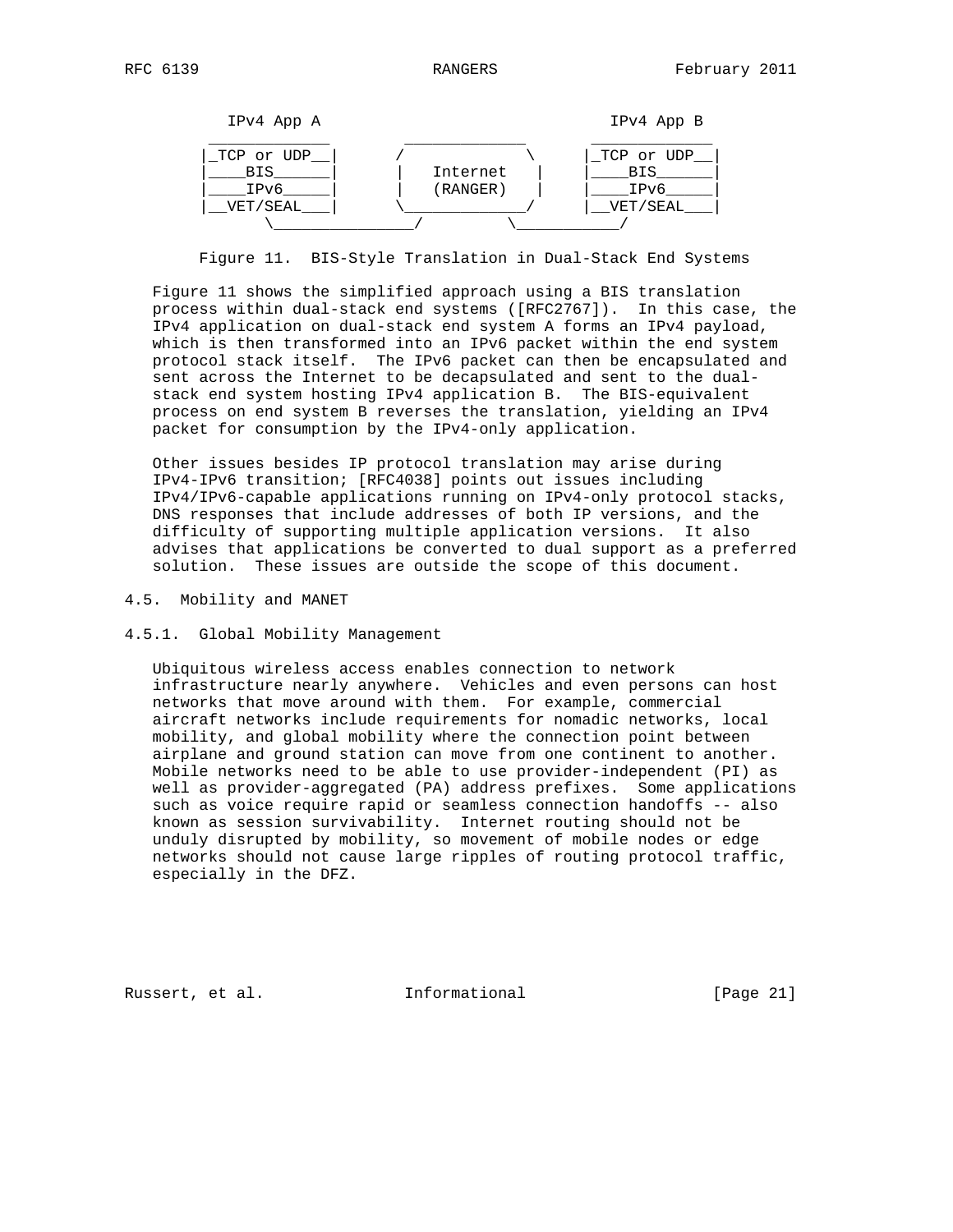When a RANGER enterprise network is overlaid on the Internet, mobile nodes or mobile routers (that connect arbitrarily complex edge networks or enterprise networks) can move between different points of attachment while remaining reachable and without creating excessive routing churn. In a commercial airline scenario, an aircraft with a mobile router would move between ground station points of attachment (that may be on different continents) without the readdressing of its onboard networks. Figure 12 shows an aircraft transiting between four different access points: two that are part of Air Communications Service Provider (ACSP) 1, one in ACSP2, and the last directly to the Air Navigation Service Provider (ANSP). ACSP1 and ACSP2 in this example might be on different continents, so a traditional Mobile IP Home Agent scheme [RFC3775] [RFC5944] would result in very inefficient paths for one ACSP or the other. The aero enterprise network is an overlay that spans both continents and allows efficient paths by providing multiple entry and exit points (only one, R2, is shown).



Figure 12. Commercial Airplane Mobility

 When the plane moves between ground stations that are located within the ACSP1 enterprise network, no routing or mapping changes need be made outside ACSP1. Moreover, if link-layer multiplexing (as mentioned in Section 3 above) is used, then the VET interface network layer is unaware of the movement. When the point of access moves to ACSP2, no changes are made outside the aero enterprise network. When the aircraft moves between ground stations of the same parent

Russert, et al. 1nformational [Page 22]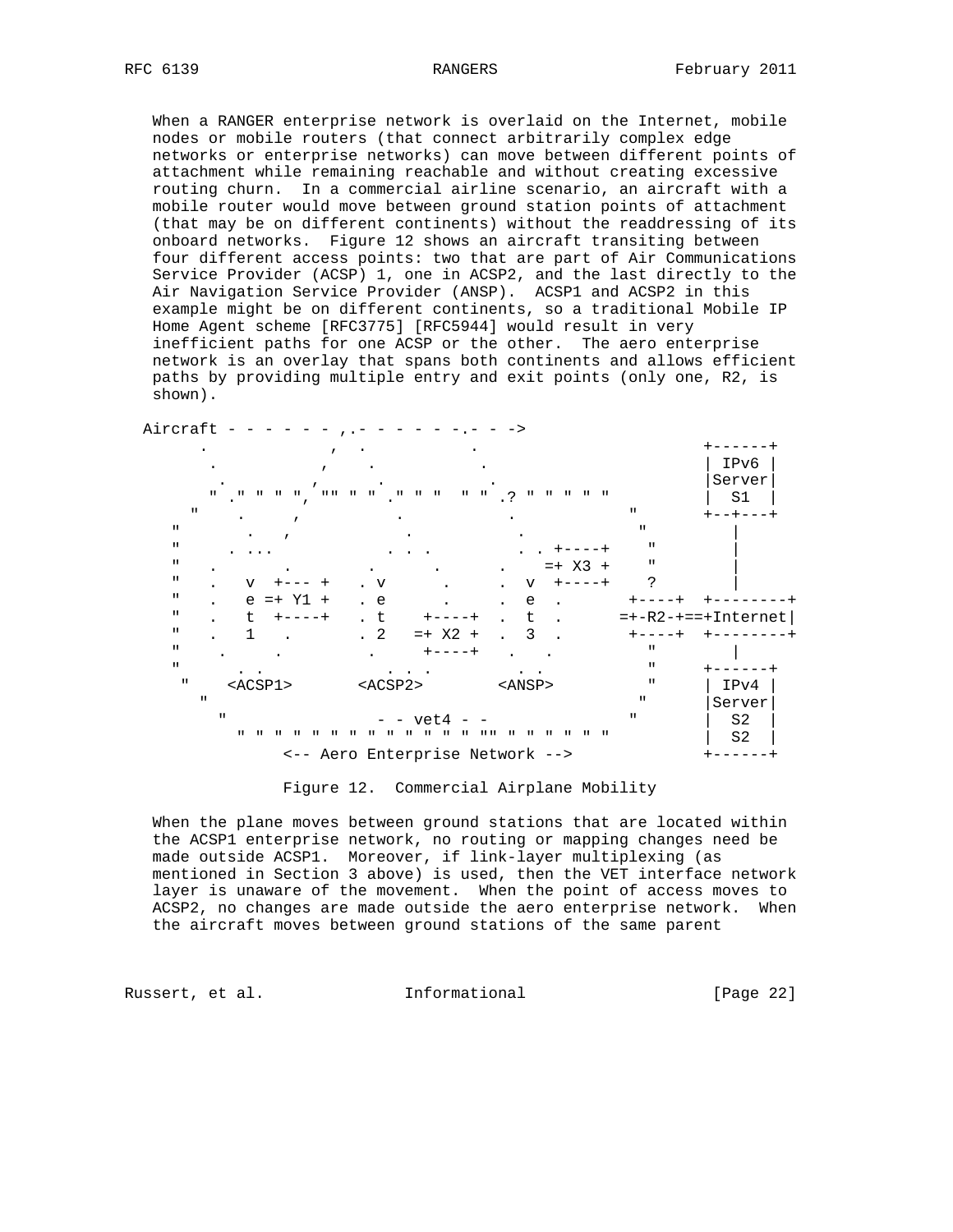enterprise network (as indicated by the two different links from the aircraft to ACSP1 in Figure 12), the aircraft announces its PI prefixes at its new point of attachment and withdraws them from the old. The worldwide Internet sees no change, and mapping-system churn is confined to ACSP1, since the prefixes need not be announced or withdrawn within the parent aero enterprise network; i.e., the churn is isolated to lower tiers of the recursive hierarchy. This can be contrasted with the deprecated mobility solution previously fielded by Connexion, which propagated disruptive BGP changes into the Internet routing system to support mobile onboard networks.

4.5.2. First-Responder Mobile Ad Hoc Networks (MANETs)

 Many emerging network scenarios require autoconfiguration of Mobile Ad hoc Networks (MANETs). Where first responders need networking for communications and coordination between teams, RANGER allows each team or agency to quickly stand up a network and then use the autoconfiguration described in [RFC5558] to coordinate address/prefix autoconfiguration and discover border routers needed for teams and agencies to interconnect.

 For example, Figure 13 shows how police units arriving on a scene with no network infrastructure can create a wireless network using vehicle-mounted 802.11 hotspots with one or more cellular, 802.16, or satellite links in order to reach the Internet. In this example, the California Highway Patrol sets up an incident management center with a satellite link to the Internet and vet1 serving network L1. The Los Angeles County Sheriff team sets up network L1.1 at their field headquarters, and the Altadena police force creates the L1.2 network with their mobile units. R2 is the router that serves as an EBG for border routers X3 and X4, which connect networks L1.2 and L1.1, respectively. X3 serves vet3, and X4 serves vet2.

 In like manner, the Angeles National Forest creates enterprise network F1, with the San Gabriel Ranger District setting up enterprise network F1.1 and the Fire Response Team Enterprise Network F1.2. R1 and R2 discover one another and become peer EBRs across the Internet by means of manual configuration. In network L1, individual PI address prefixes are announced from L1.2 and L1.1 to L1, and R2 advertises them to the satellite ISP. R1 receives a PA prefix from its WiMAX provider and delegates parts of the prefix to X1 and X2. R2 also runs an IGP with R1, advertising the PI prefixes to R1 and learning the PA prefixes there.

Russert, et al. 1nformational [Page 23]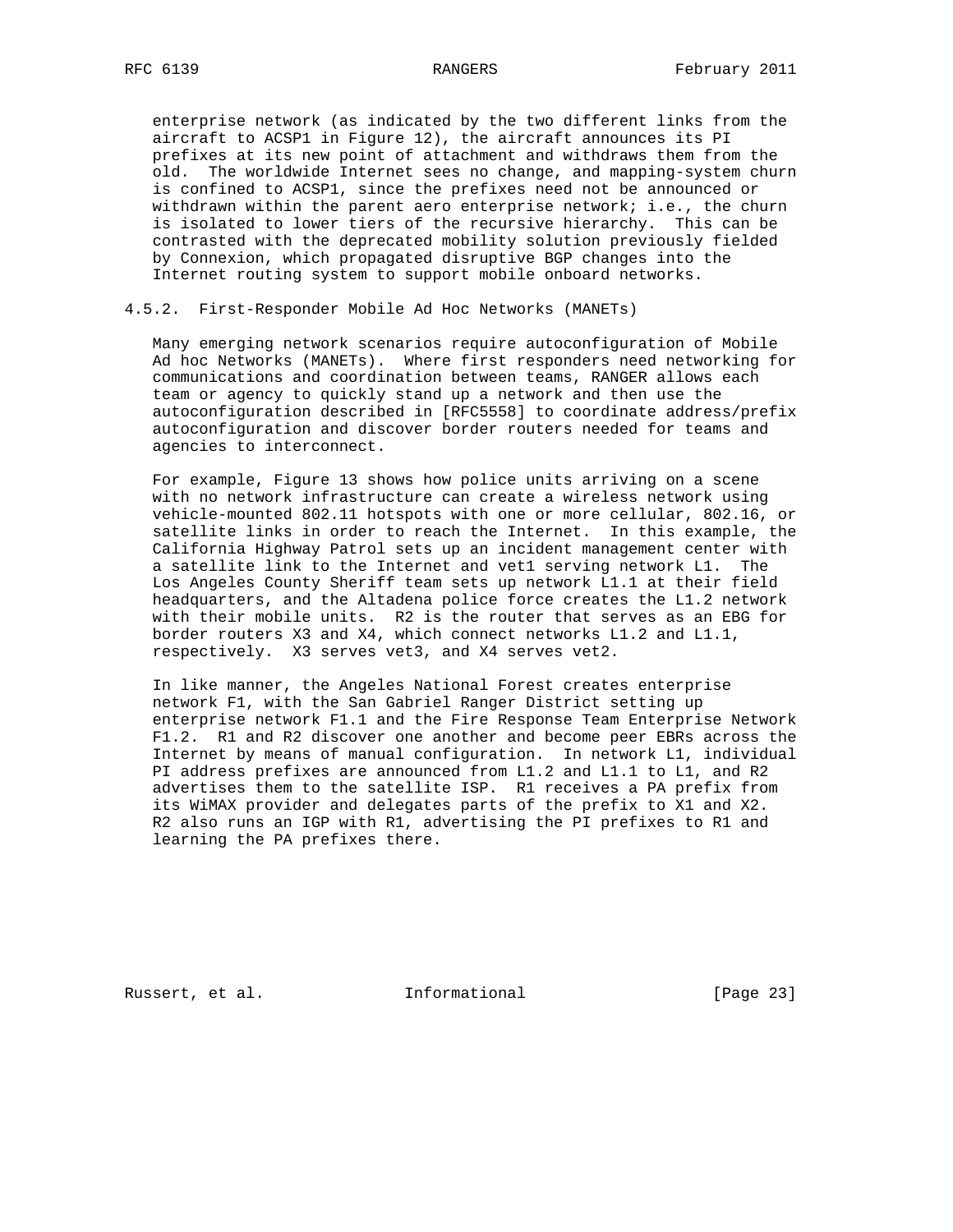| .<br>$\mathbf{H}$<br>.<br>$\mathbf{H}$<br>$\mathbf{H}$<br>Law Enforcement Enterprise Network                                                                                                                                                                                                                                                                                                                                                                                                                                                                                                                                                                        | Server<br>S1<br>$+ - - + - - - +$ |
|---------------------------------------------------------------------------------------------------------------------------------------------------------------------------------------------------------------------------------------------------------------------------------------------------------------------------------------------------------------------------------------------------------------------------------------------------------------------------------------------------------------------------------------------------------------------------------------------------------------------------------------------------------------------|-----------------------------------|
| $2001:DB8:10::/56 (PI)$ ----------------><br>$\mathbf{H}$<br>$\mathbf{H}$<br>п<br>$\mathbf{H}$<br>$\mathbf{H}$<br>$\mathbf{H}$                                                                                                                                                                                                                                                                                                                                                                                                                                                                                                                                      |                                   |
| $+---+$<br>п<br>$\cdot$ v $+\texttt{---+}$<br>$+ - - - - +$<br>$\mathbf v$<br>$e$ = + R2 + = = +<br>п<br>$V + =$<br>e<br>and the state of the state of the<br>+-+--+ t +----+ t +----+<br>п<br>$\mathbf{3}$<br>п<br>H1<br>$\mathbf{H}$<br>п<br>$+ - - - - +$<br><b>Contract Contract Contract</b>                                                                                                                                                                                                                                                                                                                                                                   |                                   |
| п<br>$\mathbf{H}$<br>$\mathbf{H}$<br>$L1.2>$<br>$<$ L $1.1$ ><br>$<$ L1><br>10/8<br>10/8<br>10/8<br>ш<br>$\mathbf{H}$                                                                                                                                                                                                                                                                                                                                                                                                                                                                                                                                               | Internet                          |
|                                                                                                                                                                                                                                                                                                                                                                                                                                                                                                                                                                                                                                                                     |                                   |
| .<br>$\mathbf{u}$ $\mathbf{u}$<br>$\mathbf{u}$<br>$\mathbf{u}$ $\mathbf{u}$ $\mathbf{u}$<br>$\mathbf{u}$<br>$\mathbf{u}$ $\mathbf{u}$<br>$\mathbf{H}$<br>$\mathbf{H}$<br>$\mathbf{H}$<br>USDA Forest Service Enterprise Network<br>$\mathbf{H}$<br>$\leftarrow$ ---------------- 2001:DB8::/40 (PA)<br>$\mathbf{H}$<br>п<br>$\mathbf{H}$<br>$\cdot$ $+$ - - - +<br>п<br>$=+ X1 + = = = = = = = = = 0.$<br>$\mathbf{H}$<br>$+--- +$<br>$+ - - - - +$<br>$V + - - - +$<br>$\mathbf v$<br><b>Contract Contract Street</b><br>$=+ R1 + = +$<br>$\mathbf{H}$<br>$J + =$<br>e<br>e —<br>$\mathcal{L}^{\text{max}}$<br>and the state of the state of<br>п<br>$+ - + - - +$ |                                   |
| $\mathbf{H}$<br>$\mathbf{u}$<br>H2<br>$\mathbf{H}$<br>п<br>$+ - - - +$<br>$\mathbf{H}$<br>$\mathbf{H}$                                                                                                                                                                                                                                                                                                                                                                                                                                                                                                                                                              | $+ - - + - - - +$                 |

Figure 13. First-Responder MANET

# 4.5.3. Tactical Military MANETs

 Military networks reflect well-defined policy requirements that differ in many ways from civilian networks. The military's information security requirements result in information being labeled into specific classifications. The Bell-LaPadula model [BELL-LaPADULA] provides a mechanism to extend information security policy into networked environments. This extension creates communications security (COMSEC), whose routing and addressing elements are cleanly supported by RANGER concepts.

Russert, et al. 1nformational [Page 24]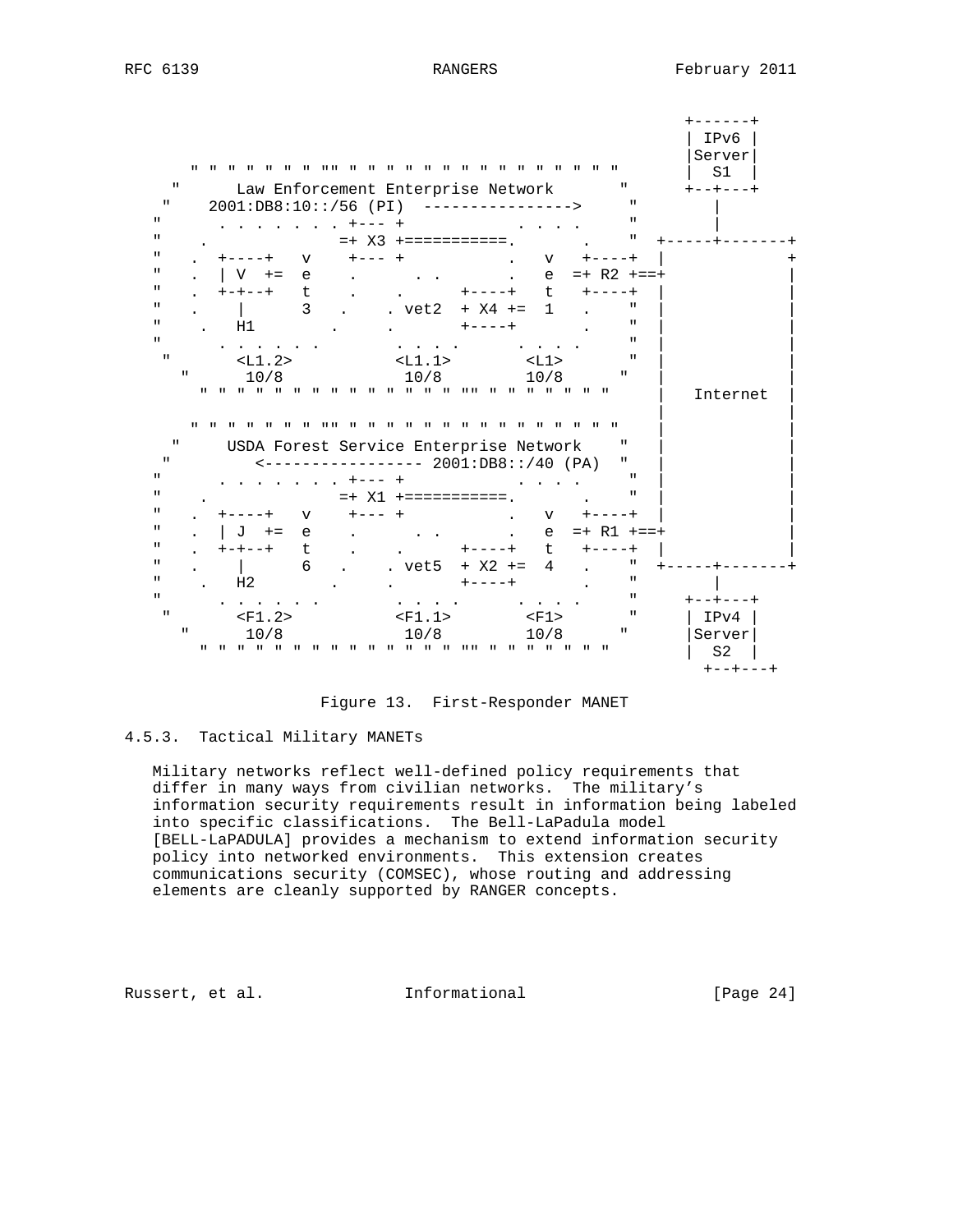Figure 3 shows that RANGER supports creation of a VET interface between the enterprise-interior (network) interface of two Enterprise Border Routers (EBR) located within separate enterprise networks, A and B. When this concept is applied to enterprise networks operating above the subnetwork level of the IP Topology Hierarchy, then this VET interface uses IP-in-IP encapsulation. This corresponds with a popular COMSEC approach (IPsec -- [RFC4301]). When this same RANGER concept is applied to enterprise networks operating at the subnetwork level of the IP Topology Hierarchy, then this corresponds to an older form of COMSEC (Link Layer Encryption). When the same RANGER concept is applied to enterprise networks being singleton EBR nodes (i.e., the interface level of the IP Topology Hierarchy), then this corresponds to a third military COMSEC alternative (Link Encryption).

 The previous paragraph shows the flexibility of the RANGER architecture to describe COMSEC approaches in terms of IP Topology Hierarchy structured relationships. The power of the RANGER architecture becomes apparent when one recognizes that each of the entities in Figure 3 may themselves be simple or complex network structures operating at any specific level of the IP Topology Hierarchy. (Complex structures refer to architectures that have been extended by RANGER recursion.) For example, the commons in the figure may itself be an interface, a subnetwork, an autonomous system, or an Internet. Enterprise networks A and B can be a single end system, a subnetwork, an autonomous system, or an Internet.

 Tactical military MANETs differ from traditional networks in many ways, the most obvious being the high mobility of tactical deployments and self-forming-network attributes of MANETs themselves. Because each networked tactical entity supports a radio/router, the numbers of routers within military MANETs can be orders of magnitude more numerous (denser) than traditional civilian networks. This means that even small deployments have comparatively large router populations when compared to non-MANET deployments. Larger router populations directly create greater sensitivity to protocol scalability issues. Router scalability issues are further exacerbated because IP protocols react unfavorably to signal intermittence, which effectively dampens and constrains router scaling even when mitigation techniques are employed. Signal intermittence itself is a characteristic of mobility and the radio signal propagation attributes of local deployment environments (e.g., such issues as terrain, foliage, buildings, weather, distance, etc.). War fighting also encourages war fighters to locate into more defensible terrain features, many of which naturally reduce radio signal propagation, further increasing the probability of signal intermittence.

Russert, et al. 1nformational [Page 25]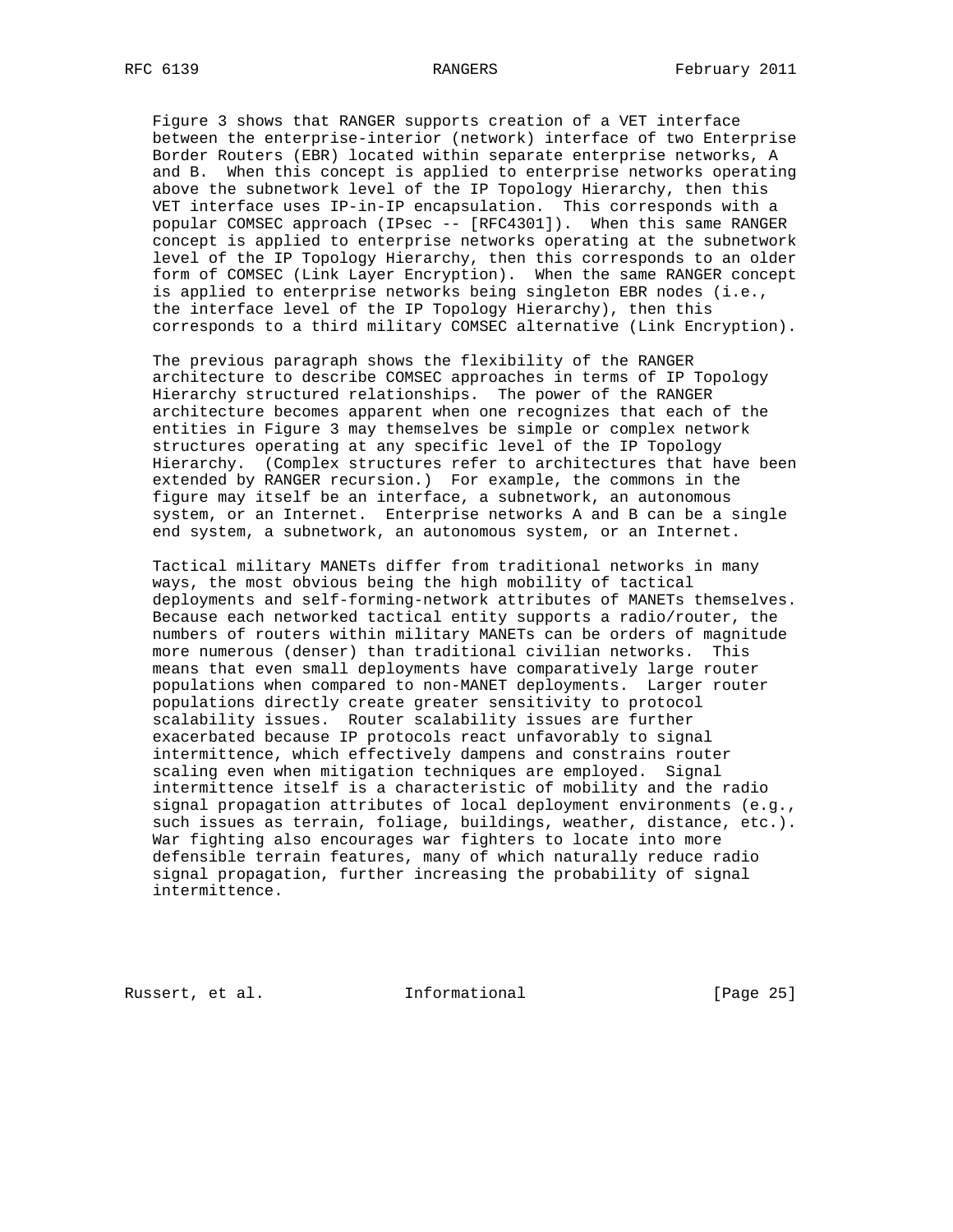RANGER recursion enables MANETs that naturally encourage route aggregation and scaling through simple "plug and play" hierarchical arrangements that parallel organizational structures and do not entail complex manual configurations. For example, a MANET autonomous system may benefit from RANGER recursion by being physically comprised of enterprise networks that are autonomous systems themselves. This relationship can be recursively extended vertically as deep as required in order to create route aggregation between entities having common mission assignments at differing levels of abstraction. Since MANET routing is an active research topic, it is helpful to realize that these structures may or may not use routing protocols similar to their civilian IP Topology Hierarchy peers. For example, because of the behavior of BGP within highly mobile environments, the Exterior Gateway Protocol (EGP) used to link ASs may or may not be BGP and, if it is BGP, it may have unusual timer settings. However, whatever IGP and EGP is used, RANGER constructs can increase route aggregation between entities sharing common mission assignments to enable route scaling.

 Tactical military MANETs often have requirements to communicate with stationary infrastructures. By localizing mobility into an enterprise network, the specific mobility-friendly protocols can then be localized and their aggregation results presented to the stationary network using a protocol supported by the stable network. This also reduces the impact of mobility upon routing and addressing systems as reported to the stationary infrastructure. Mobility induced route fluctuations (e.g., routing flaps) can still occur, but their impact can be dampened if RANGER constructs are used to localize them in lower tiers of the IP Topology Hierarchy. For example, enterprise network A in Figure 3 can be a military MANET, and enterprise network B may be a stationary military entity. Recall that enterprise networks A and B interface at a specific IP Topology Hierarchy level, but they may be physically extended by RANGER mechanisms. For example, enterprise network A can be a MANET enterprise that is physically a network-of-networks Internet that interfaces to enterprise network B as if it were an autonomous system. This gives enterprise network B a more stable and aggregated view of the enterprise network A Internet than would be the case if it were directly aware of A's various sub-enterprise components.

 Another key distinctive feature of tactical military networks is that, because radio networks operate at a different classification level than the data they convey, tactical military networks have several orders of magnitude more COMSEC devices than do equivalently sized stationary military deployments (i.e., the number of COMSEC devices is a function of the number of mobile war-fighting entities). This can create significant scalability issues within the overlay COMSEC network relationships themselves. COMSEC scaling problems are

Russert, et al. 1nformational [Page 26]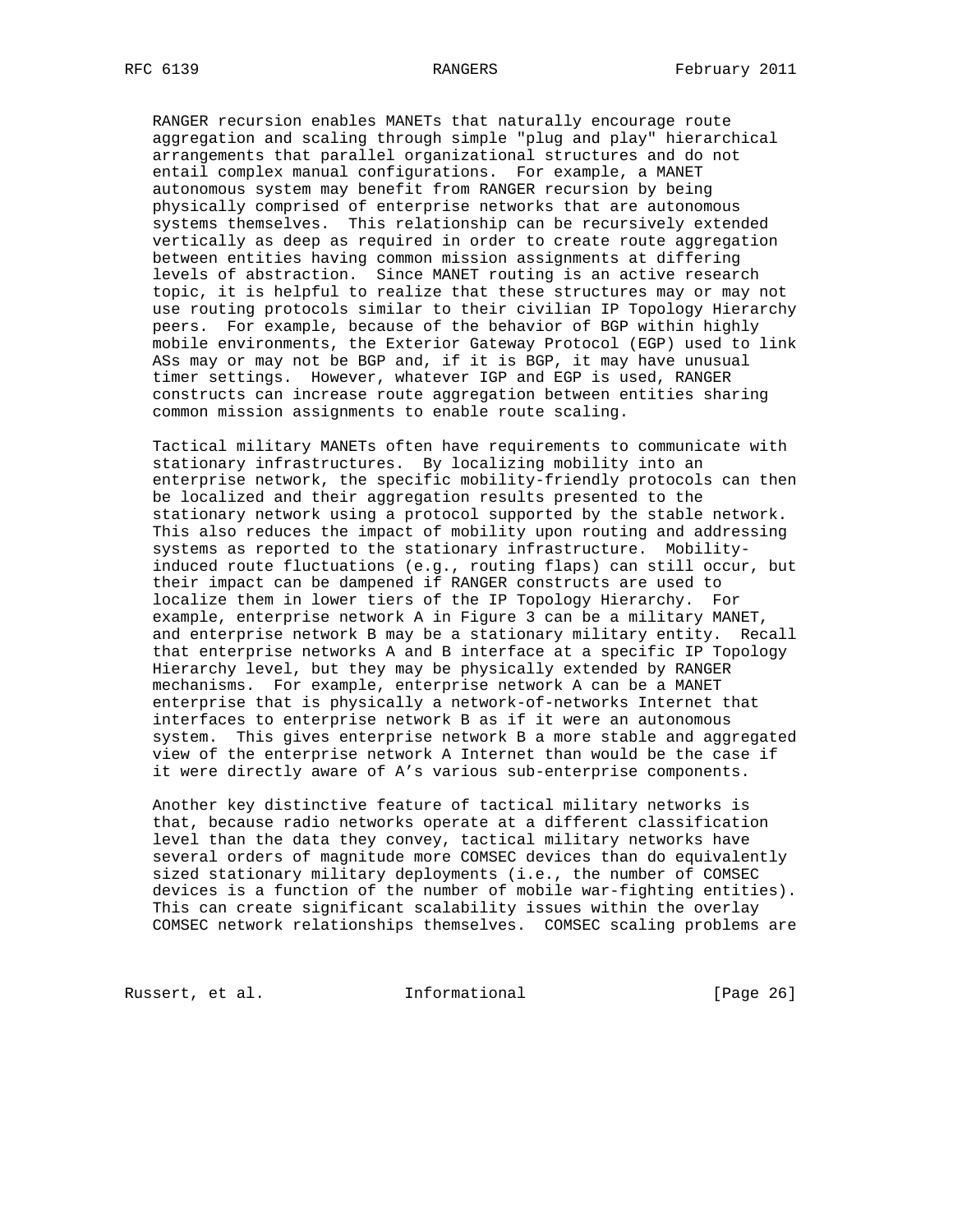manifested in several dimensions. It is important to recognize, however, that just as RANGER recursion was used vertically to create IP Topology enterprise-within-enterprise structures in order to improve routing aggregation and scaling, so RANGER recursion allows for authorization of route-optimized transactions between peer enterprises (within the same IP Topology Hierarchy level) to improve COMSEC aggregation and scaling of the network overlay system. The RANGER use of VET also combines with the Subnetwork Encapsulation and Adaptation Layer (SEAL) to provide robust packet identification and maximum transmission unit (MTU) link adaptation services over tunnels. These capabilities protect against both source address spoofing and black holes caused by MTU limitations.

# 4.6. Provider Concerns

 Network providers must have a way to support the protocol transitions and network types mentioned above and still remain reliable and financially sound. The RANGER architecture provides ways to support general Internet Service Providers (ISPs), cellular operator networks, and specialized networks such as the Aeronautical Telecommunications Network (ATN).

## 4.6.1. ISP Networks

 Internet service provider networks provide a commons for the connection of Customer Premises Equipment (CPE) routers [CPE-RTRS] that connect arbitrarily complex customer networks. This is true whether the ISP permits direct customer-to-customer communications, or whether all communications are forwarded through ISP provider-edge equipment.

 The ISP commons must potentially support hundreds of thousands of CPE routers (or more); hence the ISP may be obliged to assign private IPv4 address allocations (i.e., instead of public) as RLOCs for CPE routers. This gives rise to a "nested NATs" scenario, which can increase the overall brittleness brought on by NAT traversal.

 To address this brittleness, the ISP can deploy "Carrier-Grade NATs" (CGNs) [INCR-CGN] that provide a second level of RLOC address translation on the path from the CPE to the Internet. When the CGNs are also configured as EBGs, CPE routers can discover them as default routers for reaching EID-based services using the EBG discovery mechanisms specified in VET.

 "Scenarios and Analysis for Introducing IPv6 into ISP Networks" [RFC4029] discusses both ISP backbone network and customer connection transition considerations; however, this document considers router to-router tunneling use cases. Therefore the ISATAP mechanism (which

Russert, et al. 1nformational [Page 27]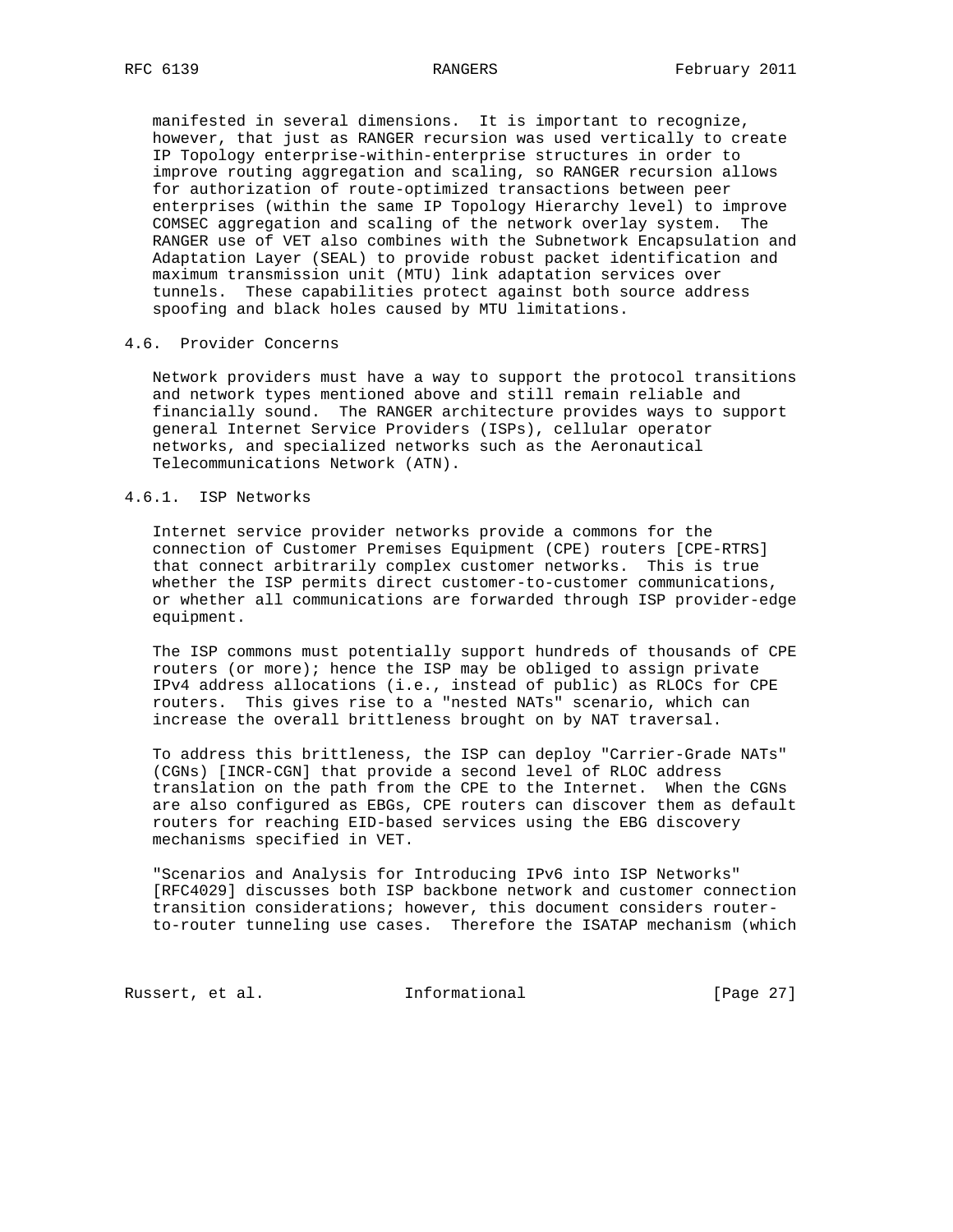only supports host-to-router or host-to-host tunneling) is not mentioned as a candidate technology. Early point solutions (e.g., the Tunnel Setup Protocol (TSP) [RFC5572], the Simple IPv6-in-IPv4 Tunnel Establishment Procedure (STEP) [STEP], etc.) were recommended. This document suggests that RANGER, VET, and SEAL would also be suitable solutions in these networks.

## 4.6.2. Cellular Operator Networks

 [RFC4215] provides a (dated) "Analysis on IPv6 Transition in Third Generation Partnership Project (3GPP) Networks". It envisions an extended period of support for both IPv4 and IPv6 protocols in the operator network. User Equipment (UE) uses the Packet Data Protocol (PDP) context to establish tunnels through the operator network to a Gateway General Packet Radio Service (GPRS) Support Node (GGSN). RANGER could be used in 3GPP transition; when the UE uses IPv6, and the PDP context is established across an IPv4 provider network, the UE can configure itself as an EBR and contact the GGSN (as a RANGER EBG) through VET tunneling.

 Other [RFC4215] scenarios examine IPv4-only UEs, IPv6-only UEs, and various combinations of IPv4 and IPv6 within the operator network. Also to be considered are scenarios in which the UE is configured as a router or bridge that connects an end system such as a laptop computer. In that case, the UE could be the first-hop router/bridge into the cellular provider network, and the laptop computer could be configured as an EBR in the RANGER model. Again, the GGSN or a device reachable through the GGSN could serve as a RANGER EBG.

### 4.6.3. Aeronautical Telecommunications Network (ATN)

 The Aeronautical Telecommunications Network (ATN) is currently based on the OSI and IPv4 protocols and is deployed only in limited areas. The future ATN under consideration within the civil aviation industry will be IPv6-based. The IP variant of ATN is expected to take the form of a worldwide enterprise network that internally comprises an aeronautical-only Internet that has additional external interfaces to the global Internet. Within the ATN, there may be many Air Communications Service Provider (ACSP) and Air Navigation Service Provider (ANSP) networks that are internally organized either as autonomous systems or internets within the ATN, i.e., as depicted in Figure 5. Each of these entities may themselves be further internally subdivided into lower-tier enterprise networks organized as regional, organizational, or functional compartments. It is important to note that while ACSPs and ANSPs within the ATN will share a common objective of safety-of-flight for civil aviation services, enterprise networks may have competing business, social, or political interests that require that components be distinct ASs.

Russert, et al. 1nformational [Page 28]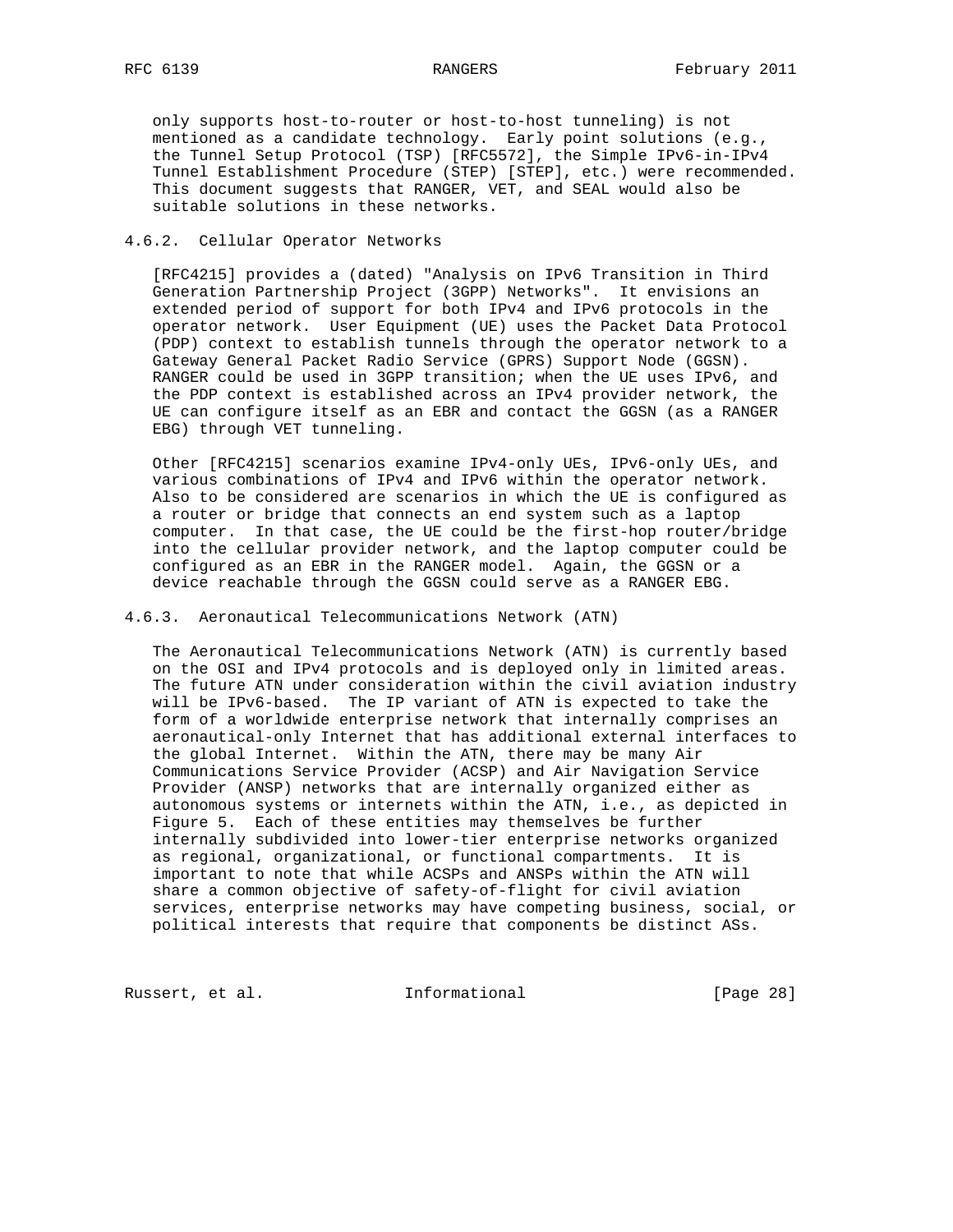The RANGER principles therefore support collaborative objectives while allowing very diverse local policy distinctions. In this manner, entities that do not trust each other can create collaborative infrastructures to achieve common goals.

 Operational associations like this will characterize many future deployments, including the US Department of Defense's Global Information Grid (GIG). In particular, although the routing and addressing arrangements of all enterprise networks require a mutual level of cooperative active management at a certain level, scaling issues, security policy differences, free market forces, organizational differences, political distinctions, or other factors may create internal competition among entities that otherwise share common goals. This will require different enterprise networks within that association to be separated into distinct ASs that are linked within their own functional Internet relationship.

 The ATN illustrates transition from OSI protocols to IPv6. It must support mobility (see Section 4.5.1), and it serves many government and private entities that cooperate to provide safe and efficient air travel while often competing with one another. One possible way to meet these needs with RANGER is to create an overlay using IP-in-IP tunneling across the Internet, as illustrated in Figure 14. The aero overlay forms an enterprise network, so that inner packets from ACSP and ANSP edge networks that travel between VET interfaces on EBRs see their passage across the Internet as only one hop.



Figure 14. Aeronautical Overlay

Russert, et al. Informational [Page 29]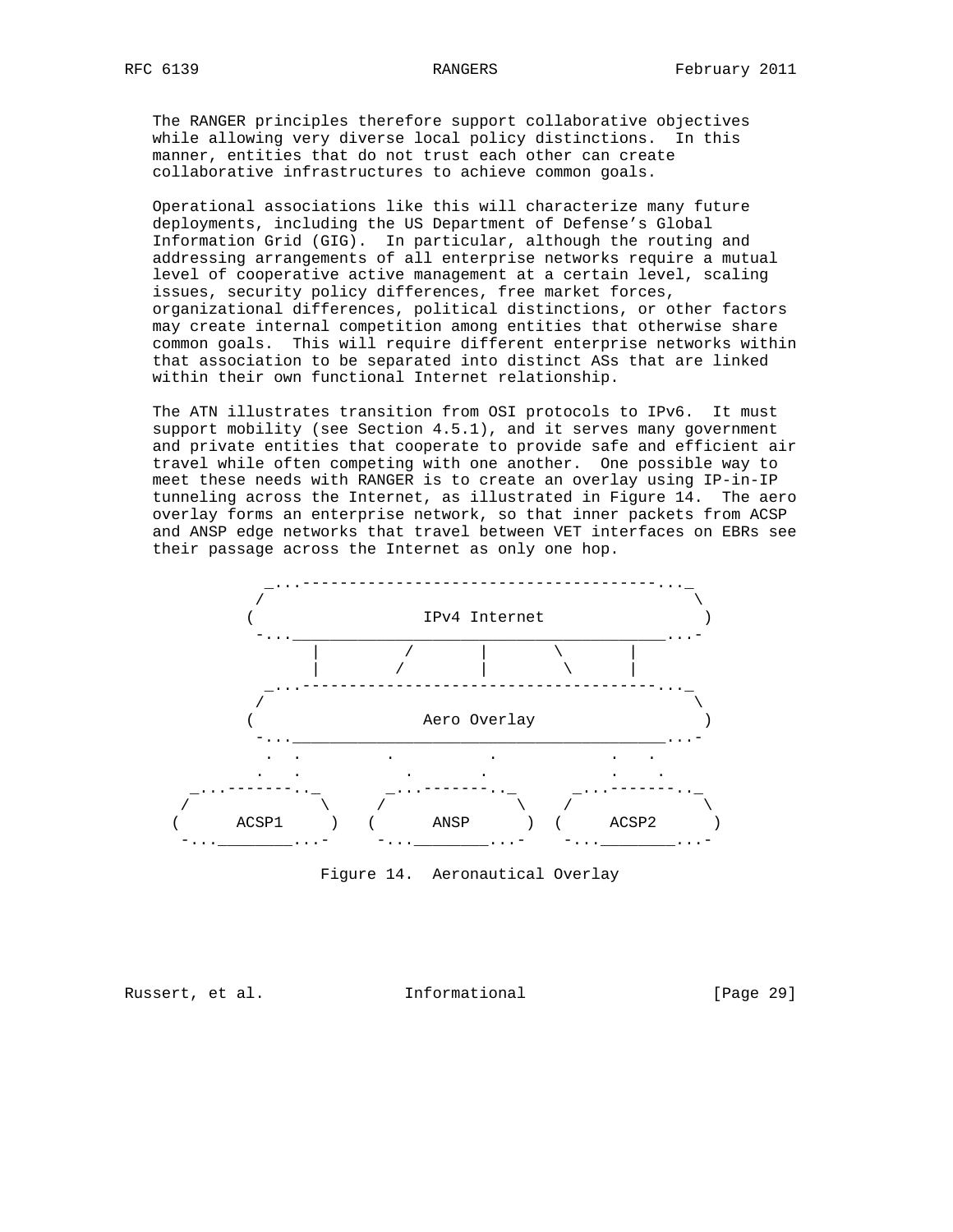Each Aeronautical Communications Service Provider (ACSP), and Aeronautical Navigation Service Provider (ANSP) constitute an enterprise network recursively nested below the aero overlay. Relationships between the various enterprise networks can vary from slight to tight integration. In the example, the ACSP and ANSP might choose to exchange full routing information for their edge networks using a coordinated global-scope RLOC address space across which ACSP and ANSP EBRs can route traffic without further mapping lookups or re-encapsulation at intermediate EBRs. Other enterprise networks that have the aero network as a common parent may not have any knowledge of each other's interior routing but will merely forward packets on a default route up to the aero overlay.

 The ATN is currently an OSI network but is projected to transition to IPv6 over time. RANGER can bridge OSI networks together across the IPv4 (or IPv6) Internet, or bridge IPv4 or IPv6 networks across an OSI network. A pair of EBRs that have IP interfaces on a common enterprise network (whether it is the Internet, the aero network, or another parent or child enterprise network) can support communications between their attached OSI edge networks by looking up ISO network service access point (NSAP) addresses [IS8348] instead of IP addresses for RLOC mappings. OSI ConnectionLess Network Protocol (CLNP) [IS8473] packets can therefore be encapsulated within IPv4 (or IPv6) headers for transmission across an Internet Protocol enterprise network. Some OSI networks may transition to IPv6 addressing [RFC4548] while applications are adapted by using RFC 2126 [RFC2126] to carry OSI upper layers over TCP/IP, with the resulting IP packets carried across and between RANGER enterprises in the normal way. Another approach is to use subnetwork convergence to tunnel OSI network protocol data units over Internet Protocol networks [RFC1070].

 Figure 15 depicts an ACSP and ANSP connected via an IPv4 aero overlay. Host H represents a system onboard an aircraft that has a wireless link to the ACSP, connected via an enterprise-edge network interface on EBR F within the ACSP enterprise network. H resides on an IPv6 edge network, and its EID is taken from the ACSP IPv6 prefix. H needs to send a query to server S in the ANSP enterprise network. H starts by sending a DNS query to the server at G, and in return it receives the EID of server S. H then creates an IPv6 packet with source EID(H) and destination EID(S) and forwards it to its default router, F. F consults G for a mapping from EID(S) to the appropriate RLOC. In this case, EBR F encapsulates the IPv6 packet in an IPv6 outer packet and forwards the packet to its default EBG, A. A decapsulates the packet and looks up the destination EID(S) by querying the DNS server at EBR B. B returns a mapping with the RLOC of EBR E. A encapsulates the IPv6 inner packet in an IPv4 outer packet with source  $RLOC(A)$  and destination  $RLOC(E)$ . The packet is

Russert, et al. 1nformational [Page 30]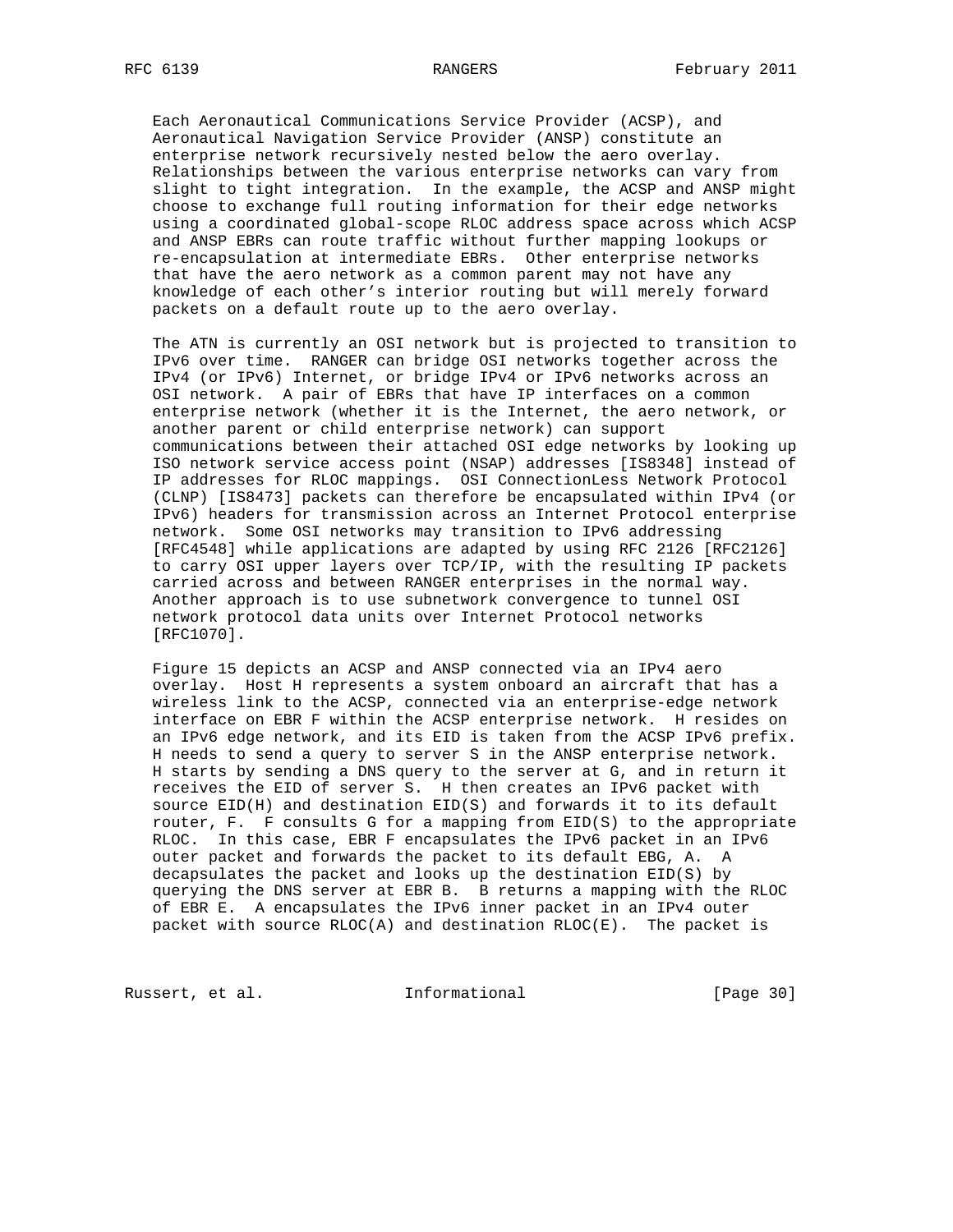forwarded via EBRs C and D in the aero overlay until it reaches E, where it is decapsulated. E consults its cache of EID/RLOC mappings and finds that the EBR for S is N. E encapsulates the packet in an IPv6 packet with source RLOC(E) and destination RLOC(N). When the packet reaches N, it is decapsulated, and the inner IPv6 packet is forwarded on the edge network to the server, S.



Figure 15. Packet Forwarding for Aeronautical Networks

## 4.6.4. Unmanaged Networks

 "Evaluation of IPv6 Transition Mechanisms for Unmanaged Networks" [RFC3904] considers four cases for support of IPv6-enabled routers and end systems connected to an ISP network via a gateway:

- a. a gateway that does not provide IPv6 at all;
- b. a dual-stack gateway connected to a dual-stack ISP;
- c. a dual-stack gateway connected to an IPv4-only ISP; and
- d. a gateway connected to an IPv6-only ISP.

 Case a is typified by the widespread practice of customer networks using IPv4-only NAT boxes to connect to their service providers. RANGER does not address this scenario directly; however, the Teredo mechanism [RFC4380] can provide a sufficient solution in many cases.

Russert, et al. Informational [Page 31]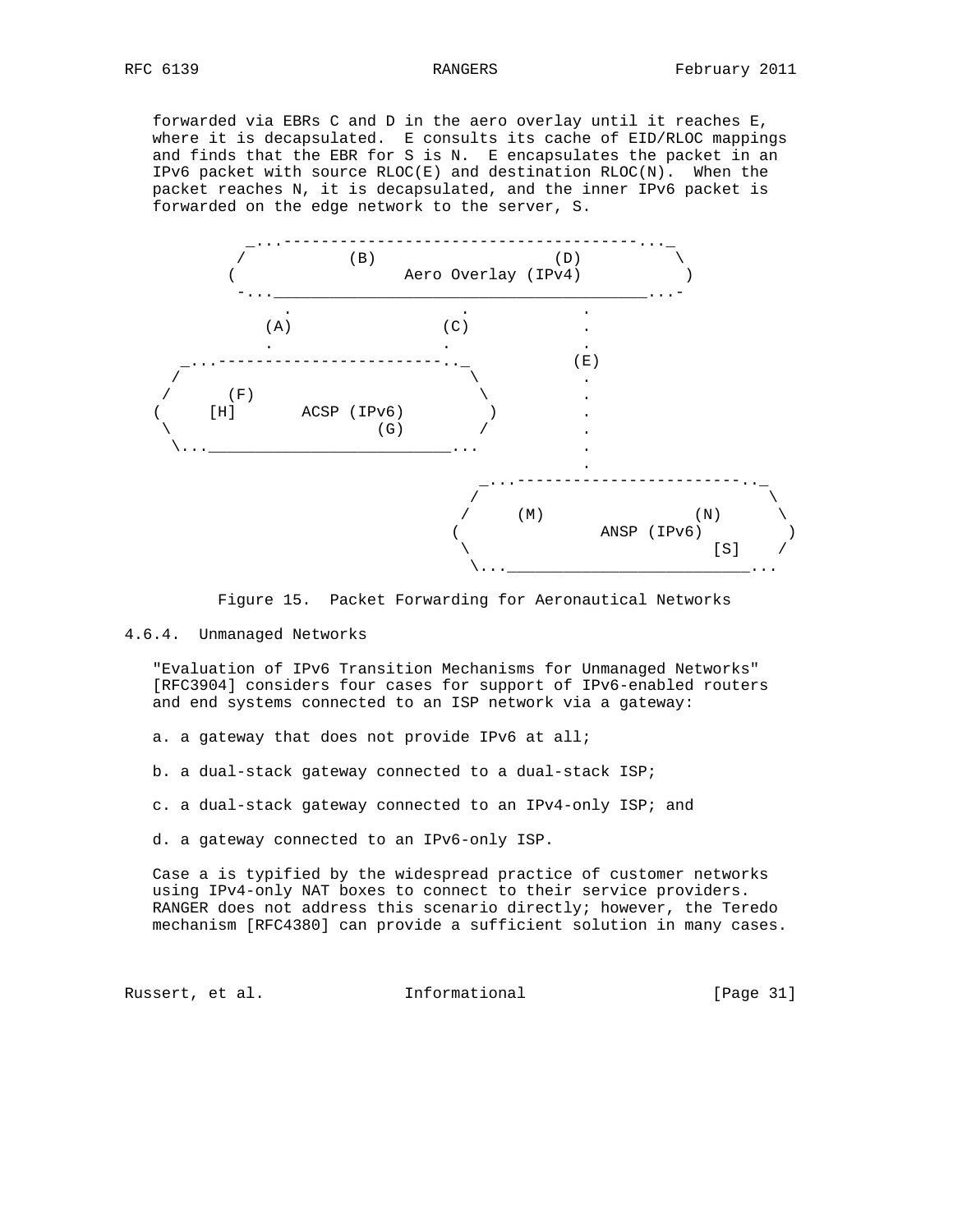Case d is a scenario that has not yet seen widespread adoption. In this scenario, the customer network could be configured as IPv6 only, and the deployment could be considered as an IPv6-only extension to a RANGER enterprise-edge network. End systems in this scenario would still require support for legacy IPv4-only applications, and if the customer network contained IPv4-only routers and end systems the RANGER encapsulation mechanisms would still apply.

 Cases b and c correspond to the scenario of the customer gateway to the ISP becoming an IPv6 router. In that case, the gateway could become a RANGER EBR, and the scenario becomes the same as the SOHO network use cases discussed in Section 4.3. In particular, when traditional home network IPv4 NAT boxes are updated to also support IPv6 routing, the NAT box becomes a RANGER EBR.

5. Mapping and Encapsulation Concerns

 Mapping and encapsulation concerns related to RANGER have been discussed in Section 3.7 of [RFC5720]. These include effects of mapping systems to application traffic, the need to secure the mapping system, MTU effects, and the ability of legacy Internet networks to connect to those employing RANGER.

6. Problem Statement and Call for Solutions

 The scenarios discussed in this document have not closely examined future growth of the native IPv6 and IPv4 Internets independently of any growth in RANGER overlay networking. For example, it is likely that current-day major Internet services that support millions of customers simultaneously (e.g., Google, Yahoo, eBay, Amazon, etc.) will continue to be served best by native Internet routing and addressing rather than by overlay network arrangements that require dynamic mapping state coordination. At the same time, however, more and more small end user networks will wish to use provider independent addressing for multihoming via multiple ISPs as well as support traffic engineering and mobility management.

 These requirements call for an overlay network solution that is compatible with both RANGER and the IPv6 and IPv4 native Internet routing system without adversely affecting Internet routing scaling. The solution must avoid the mapping and encapsulation concerns discussed in Section 3.7 of [RFC5720]; for example, it must provide generally shortest path routing without imparting unacceptable delays for initial packets. The solution must further provide mobility management capabilities for mobile end user networks that can take

Russert, et al. 1nformational [Page 32]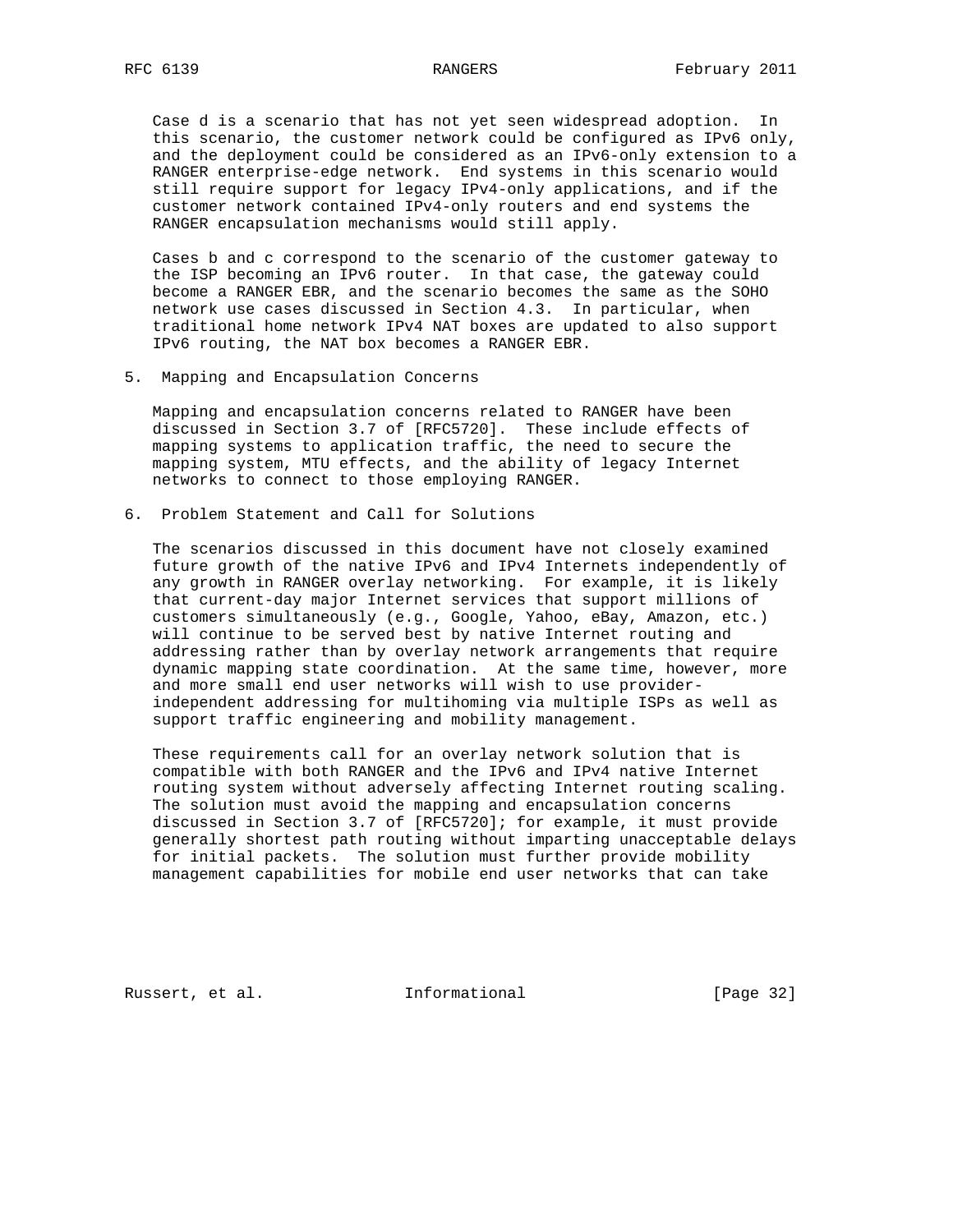advantage of route optimization while requiring no modifications to end systems. Finally, the solution must be based on a business model that allows end user networks to obtain Internet access services from multiple ISPs simultaneously with support for traffic engineering and fault tolerance.

## 7. Summary

 The Internet today can be considered as a giant enterprise network, with nodes in the Internet addressed from the public IPv4 address space as RLOCs. Due to the 32-bit addressing limitations of IPv4, however, continued expansion has occurred through the widespread deployment of IPv4 Network Address Translators (NATs) while IPv6 has yet to see wide adoption.

 In many senses, however, this has resulted in a degenerate manifestation of the network-of-networks model originally envisaged, e.g., in the Catenet model. Indeed, these NATed domains have the external appearance of being a simple host within the global Internet RLOC space even though they may be proxying for arbitrarily large networks of end systems. The end result is a loss of transparency in the end-to-end model; it is no longer true that any node in the Internet can directly address any other node.

 RANGER enables a true network-within-network (or enterprise-within enterprise) framework. This is true even across a wide array of deployment scenarios as documented here, and even for networks within-networks that may be recursively nested to an arbitrary depth. RANGER therefore brings a unifying architecture applied consistently across all layers of recursion, rather than a mixed bag of point solutions that may or may not be mutually compatible. When coupled with an overlay network solution that supports coexistence with the IPv6 and IPv4 native Internet routing systems, a unified future Internet architecture is possible.

8. Security Considerations

 Security considerations are addressed in [RFC5720], [RFC5558], and [RFC5320]. While the RANGER architecture does not in itself address security considerations, it proposes an architectural framework for functional specifications that do. Security concerns with tunneling, along with recommendations that are compatible with the RANGER architecture, are found in [TUNNEL-SEC]. Security considerations for specific use cases are discussed there.

Russert, et al. 1nformational [Page 33]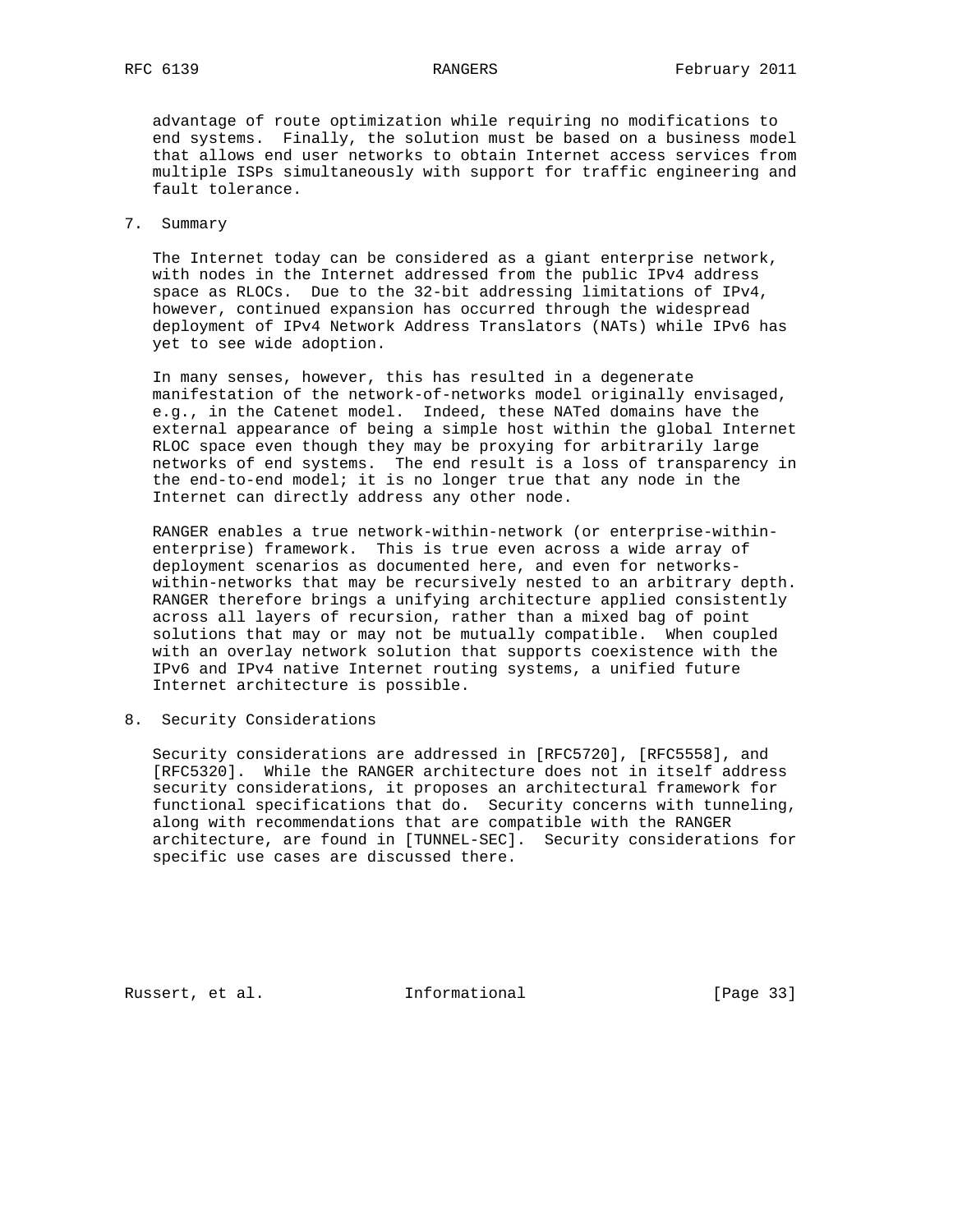9. Acknowledgements

 This work was inspired by the original architectural principles of the Internet supplemented with "lessons learned" by many peers from actual Internet deployments and experience developing encapsulation protocols. The editors acknowledge that they are furthering work initiated by many.

- 10. References
- 10.1. Normative References
	- [RFC0791] Postel, J., "Internet Protocol", STD 5, RFC 791, September 1981.
	- [RFC2460] Deering, S. and R. Hinden, "Internet Protocol, Version 6 (IPv6) Specification", RFC 2460, December 1998.
	- [RFC5720] Templin, F., "Routing and Addressing in Networks with Global Enterprise Recursion (RANGER)", RFC 5720, February 2010.
- 10.2. Informative References
	- [APT] Jen, D., Meisel, M., Massey, D., Wang, L., Zhang, B., and L. Zhang, "APT: A Practical Transit Mapping Service", Work in Progress, November 2007.
	- [BEHAVE-v6v4] Baker, F., Li, X., Bao, C., and K. Yin, "Framework for IPv4/IPv6 Translation", Work in Progress, August 2010.
	- [BELL-LaPADULA] Bell, D. and L. LaPadula, "Secure Computer Systems: Mathematical Foundations and Model", October 1974.
	- [CATENET] Pouzin, L., "A Proposal for Interconnecting Packet Switching Networks", May 1974.
	- [CPE-RTRS] Singh, H., Beebee, W., Donley, C., Stark, B., and O. Troan, Ed., "Basic Requirements for IPv6 Customer Edge Routers", Work in Progress, December 2010.
	- [GROW-VA] Francis, P., Xu, X., Ballani, H., Jen, D., Raszuk, R., and L. Zhang, "FIB Suppression with Virtual Aggregation", Work in Progress, August 2010.

Russert, et al. 1nformational [Page 34]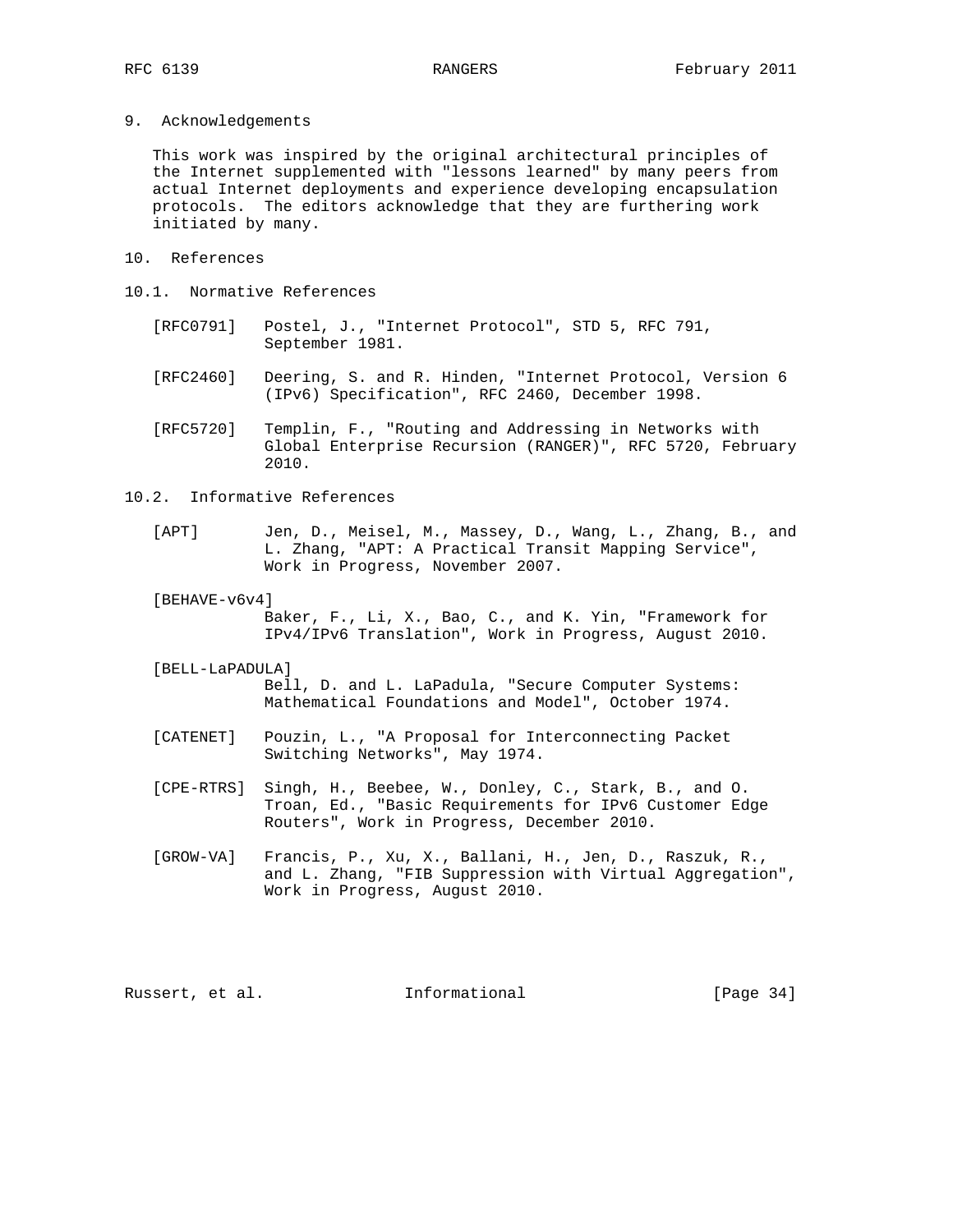[HUSTON-END]

```
 Huston, G., "The End of the (IPv4) World is Nigher!",
July 2007.
```
- [IEN48] Cerf, V., "The Catenet Model for Internetworking", July 1978.
- [INCR-CGN] Jiang, S., Guo, D., and B. Carpenter, "An Incremental Carrier-Grade NAT (CGN) for IPv6 Transition", Work in Progress, March 2009.
- [IPv4POOL] Hain, T., "The IPv4 Address Pool Projection", April 2009.
- [IS8348] International Organization for Standardization, International Electrotechnical Commission, "Open Systems Interconnection -- Network service definition", 2002.
- [IS8473] International Organization for Standardization, International Electrotechnical Commission, "Protocol for providing the connectionless-mode network service: Protocol specification", 1998.
- [LISP] Farinacci, D., Fuller, V., Meyer, D., and D. Lewis, "Locator/ID Separation Protocol (LISP)", Work in Progress, March 2009.
- [RADIR-PROB-STATE] Narten, T., "On the Scalability of Internet Routing", Work in Progress, February 2010.
- [RFC1035] Mockapetris, P., "Domain names implementation and specification", STD 13, RFC 1035, November 1987.
- [RFC1070] Hagens, R., Hall, N., and M. Rose, "Use of the Internet as a subnetwork for experimentation with the OSI network layer", RFC 1070, February 1989.
- [RFC1122] Braden, R., Ed., "Requirements for Internet Hosts Communication Layers", STD 3, RFC 1122, October 1989.
- [RFC1380] Gross, P. and P. Almquist, "IESG Deliberations on Routing and Addressing", RFC 1380, November 1992.
- [RFC1753] Chiappa, N., "IPng Technical Requirements Of the Nimrod Routing and Addressing Architecture", RFC 1753, December 1994.

Russert, et al. 1nformational [Page 35]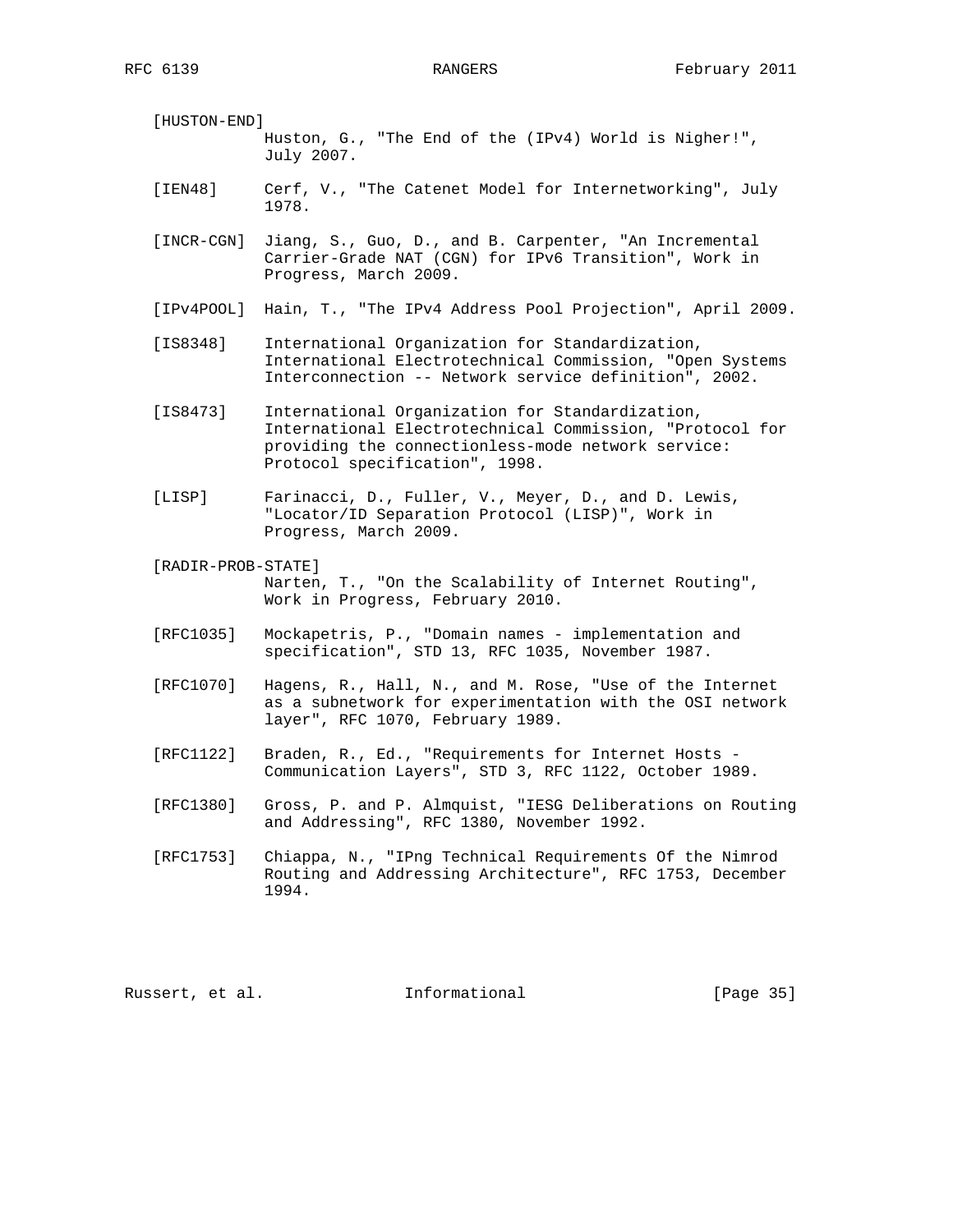- [RFC1918] Rekhter, Y., Moskowitz, B., Karrenberg, D., de Groot, G., and E. Lear, "Address Allocation for Private Internets", BCP 5, RFC 1918, February 1996.
- [RFC1955] Hinden, R., "New Scheme for Internet Routing and Addressing (ENCAPS) for IPNG", RFC 1955, June 1996.
- [RFC2126] Pouffary, Y. and A. Young, "ISO Transport Service on top of TCP (ITOT)", RFC 2126, March 1997.
- [RFC2131] Droms, R., "Dynamic Host Configuration Protocol", RFC 2131, March 1997.
- [RFC2529] Carpenter, B. and C. Jung, "Transmission of IPv6 over IPv4 Domains without Explicit Tunnels", RFC 2529, March 1999.
- [RFC2767] Tsuchiya, K., Higuchi, H., and Y. Atarashi, "Dual Stack Hosts using the "Bump-In-the-Stack" Technique (BIS)", RFC 2767, February 2000.
- [RFC2775] Carpenter, B., "Internet Transparency", RFC 2775, February 2000.
- [RFC3194] Durand, A. and C. Huitema, "The H-Density Ratio for Address Assignment Efficiency An Update on the H ratio", RFC 3194, November 2001.
- [RFC3315] Droms, R., Ed., Bound, J., Volz, B., Lemon, T., Perkins, C., and M. Carney, "Dynamic Host Configuration Protocol for IPv6 (DHCPv6)", RFC 3315, July 2003.
- [RFC3775] Johnson, D., Perkins, C., and J. Arkko, "Mobility Support in IPv6", RFC 3775, June 2004.
- [RFC3904] Huitema, C., Austein, R., Satapati, S., and R. van der Pol, "Evaluation of IPv6 Transition Mechanisms for Unmanaged Networks", RFC 3904, September 2004.
- [RFC4029] Lind, M., Ksinant, V., Park, S., Baudot, A., and P. Savola, "Scenarios and Analysis for Introducing IPv6 into ISP Networks", RFC 4029, March 2005.
- [RFC4038] Shin, M-K., Ed., Hong, Y-G., Hagino, J., Savola, P., and E. Castro, "Application Aspects of IPv6 Transition", RFC 4038, March 2005.

Russert, et al. 1nformational [Page 36]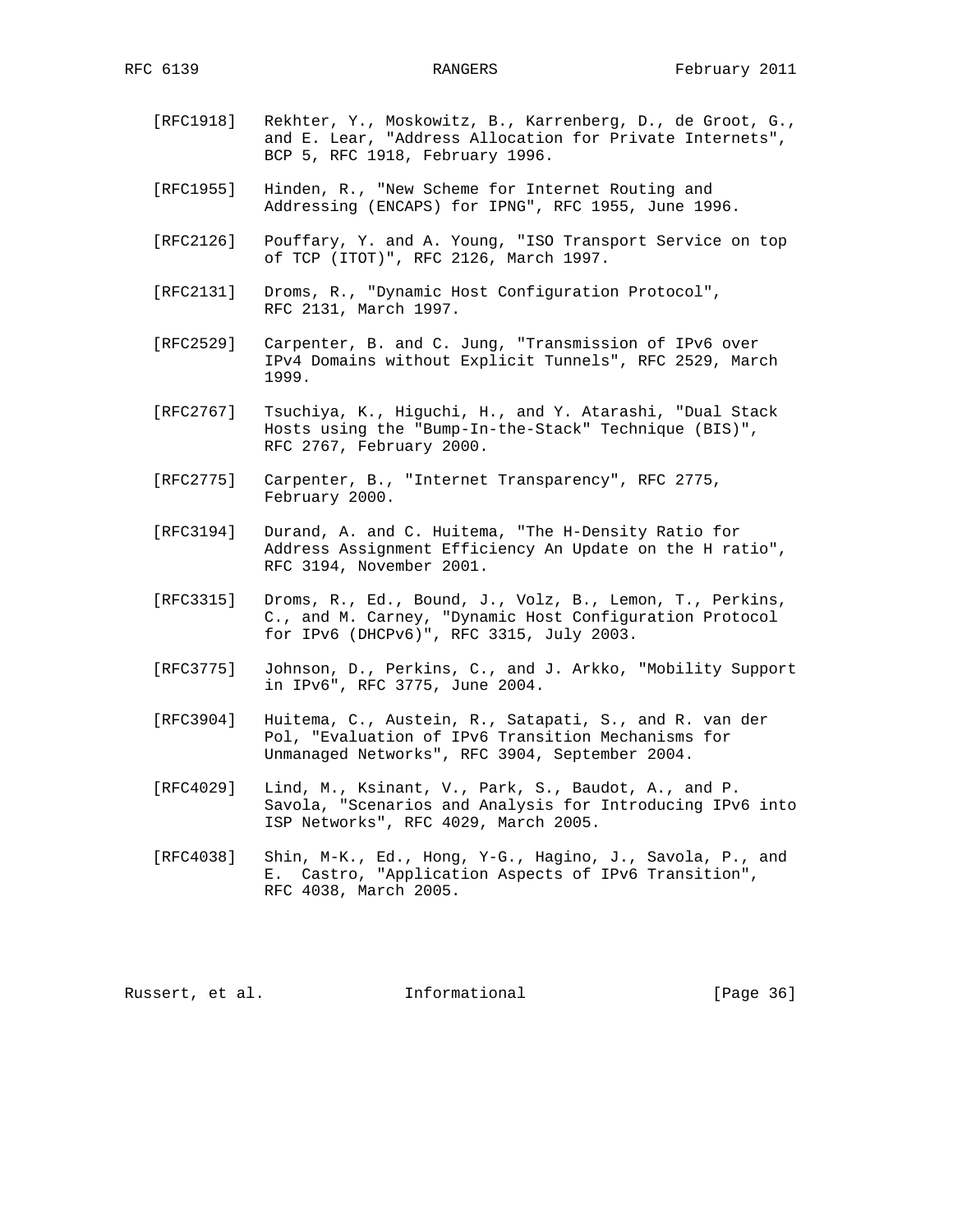- [RFC4057] Bound, J., Ed., "IPv6 Enterprise Network Scenarios", RFC 4057, June 2005.
- [RFC4192] Baker, F., Lear, E., and R. Droms, "Procedures for Renumbering an IPv6 Network without a Flag Day", RFC 4192, September 2005.
- [RFC4215] Wiljakka, J., Ed., "Analysis on IPv6 Transition in Third Generation Partnership Project (3GPP) Networks", RFC 4215, October 2005.
- [RFC4271] Rekhter, Y., Ed., Li, T., Ed., and S. Hares, Ed., "A Border Gateway Protocol 4 (BGP-4)", RFC 4271, January 2006.
- [RFC4301] Kent, S. and K. Seo, "Security Architecture for the Internet Protocol", RFC 4301, December 2005.
- [RFC4380] Huitema, C., "Teredo: Tunneling IPv6 over UDP through Network Address Translations (NATs)", RFC 4380, February 2006.
- [RFC4472] Durand, A., Ihren, J., and P. Savola, "Operational Considerations and Issues with IPv6 DNS", RFC 4472, April 2006.
- [RFC4548] Gray, E., Rutemiller, J., and G. Swallow, "Internet Code Point (ICP) Assignments for NSAP Addresses", RFC 4548, May 2006.
- [RFC4795] Aboba, B., Thaler, D., and L. Esibov, "Link-local Multicast Name Resolution (LLMNR)", RFC 4795, January 2007.
- [RFC4852] Bound, J., Pouffary, Y., Klynsma, S., Chown, T., and D. Green, "IPv6 Enterprise Network Analysis - IP Layer 3 Focus", RFC 4852, April 2007.
- [RFC4862] Thomson, S., Narten, T., and T. Jinmei, "IPv6 Stateless Address Autoconfiguration", RFC 4862, September 2007.
- [RFC5214] Templin, F., Gleeson, T., and D. Thaler, "Intra-Site Automatic Tunnel Addressing Protocol (ISATAP)", RFC 5214, March 2008.
- [RFC5320] Templin, F., Ed., "The Subnetwork Encapsulation and Adaptation Layer (SEAL)", RFC 5320, February 2010.

Russert, et al. 1nformational [Page 37]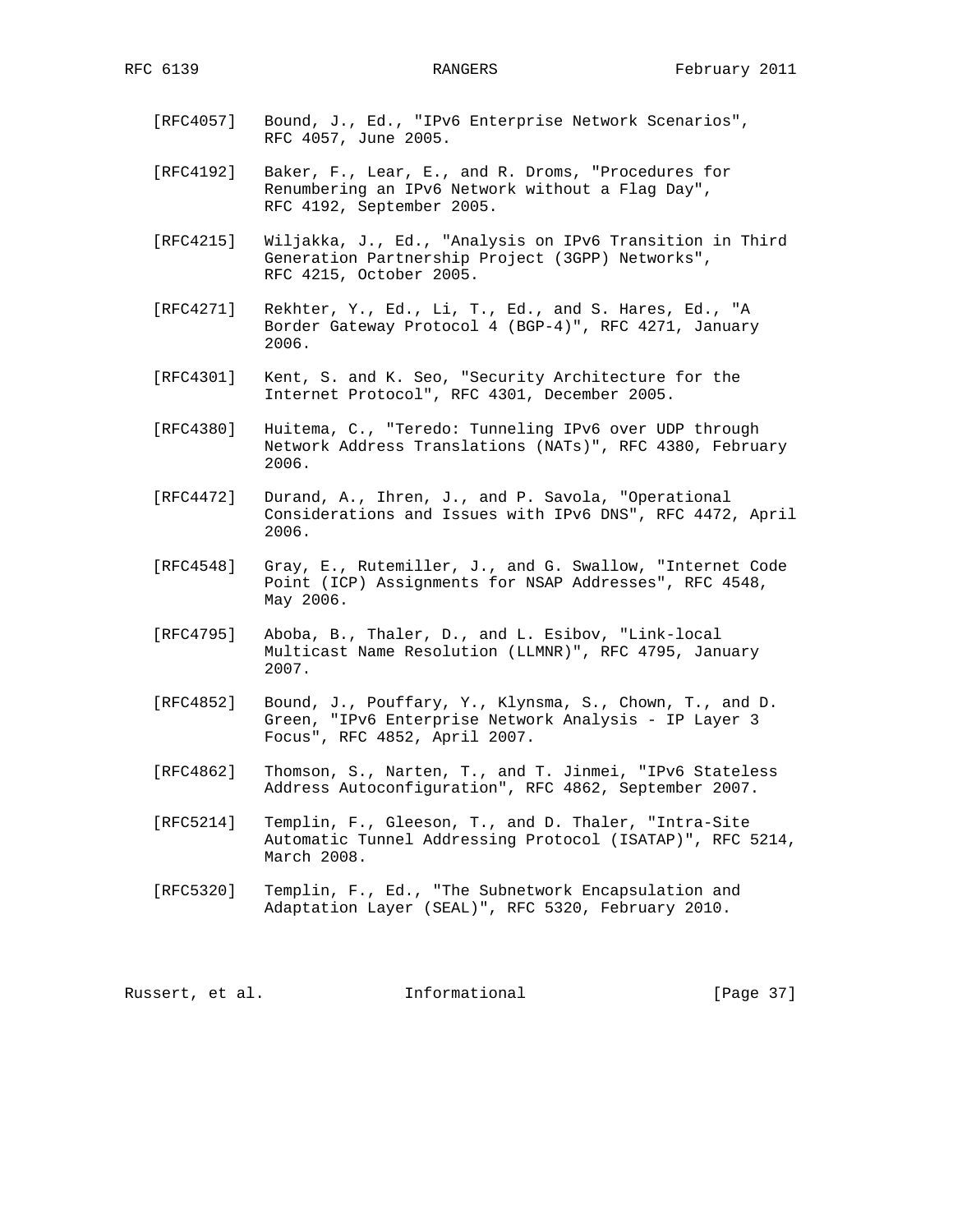- [RFC5558] Templin, F., Ed., "Virtual Enterprise Traversal (VET)", RFC 5558, February 2010.
- [RFC5572] Blanchet, M. and F. Parent, "IPv6 Tunnel Broker with the Tunnel Setup Protocol (TSP)", RFC 5572, February 2010.
- [RFC5579] Templin, F., Ed., "Transmission of IPv4 Packets over Intra-Site Automatic Tunnel Addressing Protocol (ISATAP) Interfaces", RFC 5579, February 2010.
- [RFC5887] Carpenter, B., Atkinson, R., and H. Flinck, "Renumbering Still Needs Work", RFC 5887, May 2010.
- [RFC5944] Perkins, C., Ed., "IP Mobility Support for IPv4, Revised", RFC 5944, November 2010.
	- [RFC6115] Li, T., Ed., "Recommendation for a Routing Architecture", RFC 6115, February 2011.
	- [STEP] Savola, P., "Simple IPv6-in-IPv4 Tunnel Establishment Procedure (STEP)", Work in Progress, January 2004.

[TUNNEL-SEC]

 Krishnan, S., Thaler, D., and J. Hoagland, "Security Concerns With IP Tunneling", Work in Progress, October 2010.

Russert, et al. 100 Informational [Page 38]